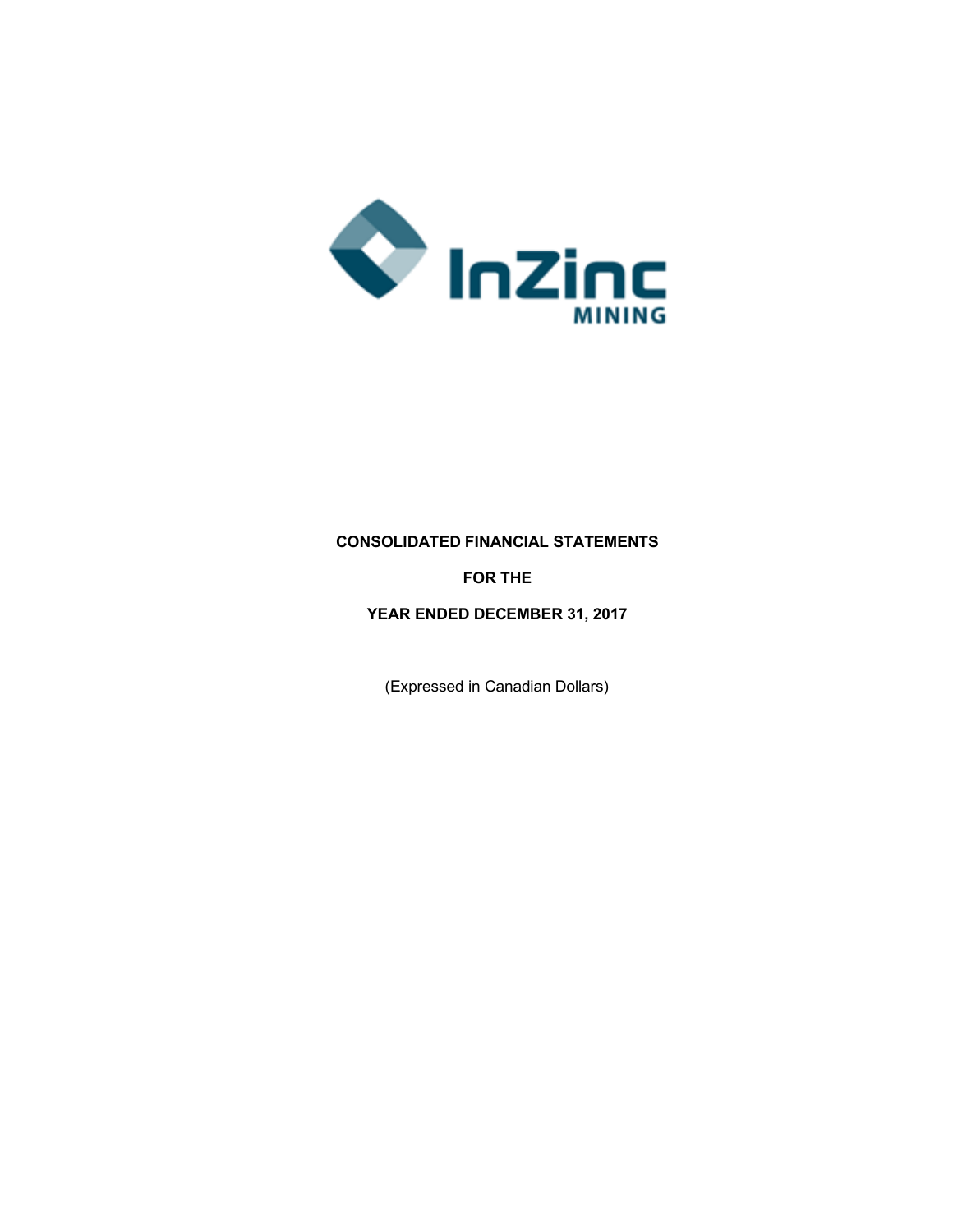# **INDEPENDENT AUDITORS' REPORT**

To the Shareholders of InZinc Mining Ltd.

We have audited the accompanying consolidated financial statements of InZinc Mining Ltd., which comprise the consolidated statements of financial position as at December 31, 2017 and 2016 and the consolidated statements of loss and comprehensive loss, changes in shareholders' equity and cash flows for the years then ended, and a summary of significant accounting policies and other explanatory information.

#### *Management's Responsibility for the Consolidated Financial Statements*

Management is responsible for the preparation and fair presentation of these consolidated financial statements in accordance with International Financial Reporting Standards, and for such internal control as management determines is necessary to enable the preparation of consolidated financial statements that are free from material misstatement, whether due to fraud or error.

#### *Auditors' Responsibility*

Our responsibility is to express an opinion on these consolidated financial statements based on our audits. We conducted our audits in accordance with Canadian generally accepted auditing standards. Those standards require that we comply with ethical requirements and plan and perform the audit to obtain reasonable assurance about whether the consolidated financial statements are free from material misstatement.

An audit involves performing procedures to obtain audit evidence about the amounts and disclosures in the consolidated financial statements. The procedures selected depend on the auditors' judgment, including the assessment of the risks of material misstatement of the consolidated financial statements, whether due to fraud or error. In making those risk assessments, the auditor considers internal control relevant to the entity's preparation and fair presentation of the consolidated financial statements in order to design audit procedures that are appropriate in the circumstances, but not for the purpose of expressing an opinion on the effectiveness of the entity's internal control. An audit also includes evaluating the appropriateness of accounting policies used and the reasonableness of accounting estimates made by management, as well as evaluating the overall presentation of the consolidated financial statements.

We believe that the audit evidence we have obtained in our audits is sufficient and appropriate to provide a basis for our audit opinion.

#### *Opinion*

In our opinion, these consolidated financial statements present fairly, in all material respects, the financial position of InZinc Mining Ltd. as at December 31, 2017 and 2016 and its financial performance and its cash flows for the years then ended in accordance with International Financial Reporting Standards.

# **"DAVIDSON & COMPANY LLP"**

April 26, 2018



Vancouver, Canada Chartered Professional Accountants

1200 - 609 Granville Street, P.O. Box 10372, Pacific Centre, Vancouver, B.C., Canada V7Y 1G6 Telephone (604) 687-0947 Davidson-co.com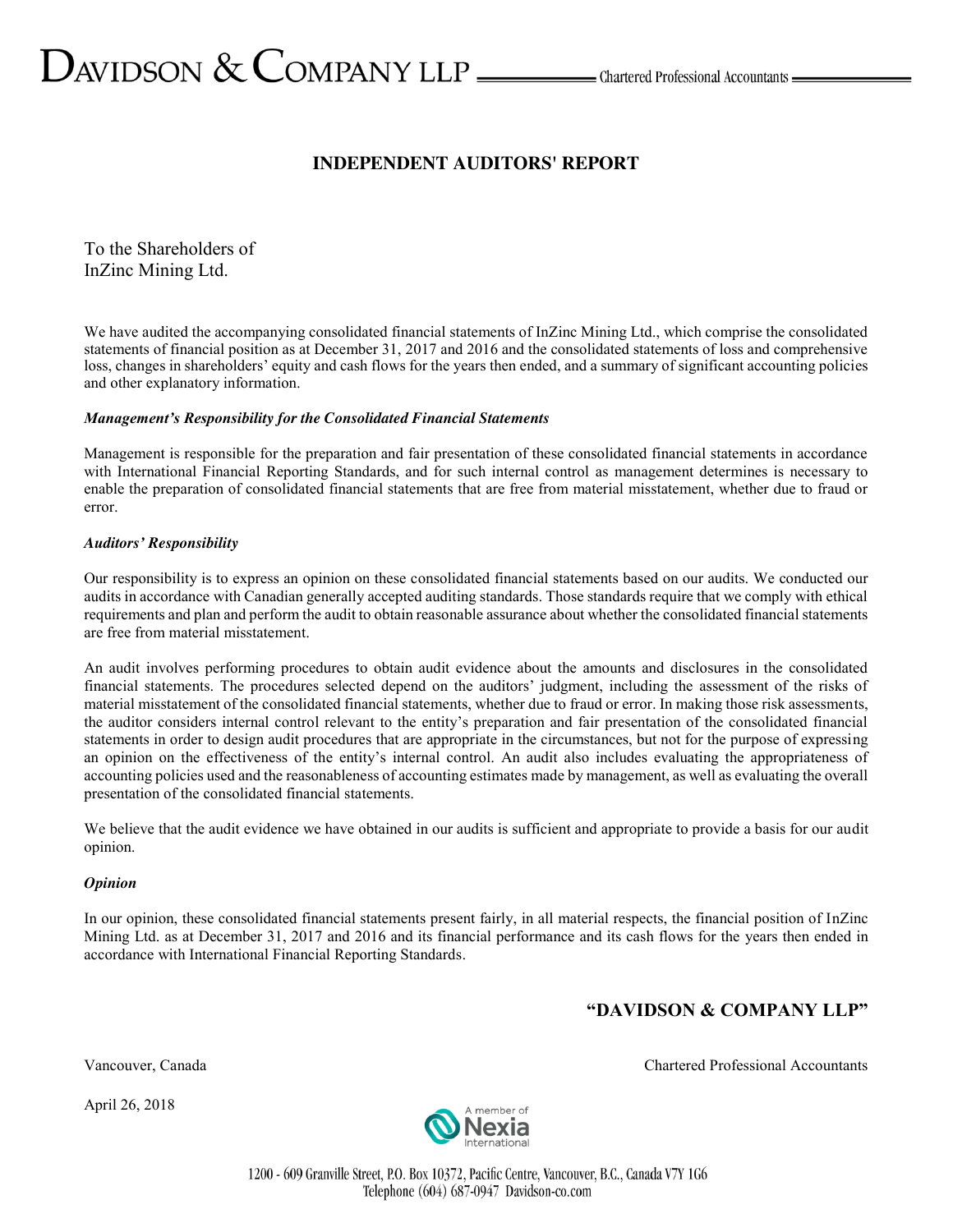# **CONSOLIDATED STATEMENTS OF FINANCIAL POSITION**

(Expressed in Canadian funds)

|                                                   | December 31,<br>2017 | December 31,<br>2016 |
|---------------------------------------------------|----------------------|----------------------|
| <b>ASSETS</b>                                     |                      |                      |
| Current                                           |                      |                      |
| Cash (Note 4)                                     | \$<br>3,483,198      | \$<br>482,729        |
| Receivables (Note 5)                              | 13,354               | 35,294               |
| Prepaids                                          | 15,800               | 13,870               |
| Marketable securities (Note 6)                    | 1,665                | 1,874                |
|                                                   | 3,514,017            | 533,767              |
| Reclamation deposit (Note 7)                      | 119,048              | 127,360              |
| Exploration and evaluation assets (Note 7)        | 5,880,009            | 5,669,667            |
|                                                   | \$<br>9,513,074      | \$<br>6,330,794      |
|                                                   |                      |                      |
| <b>LIABILITIES</b>                                |                      |                      |
| Current                                           |                      |                      |
| Accounts payable and accrued liabilities (Note 8) | \$<br>187,078        | \$<br>49,427         |
| <b>SHAREHOLDERS' EQUITY</b>                       |                      |                      |
|                                                   |                      | 14,033,941           |
| Share capital (Note 9)                            | 17,323,349           |                      |
| Reserves - share-based                            | 622,368              | 374,353              |
| Reserves - accumulated other comprehensive loss   | (624)                | (415)                |
| Deficit                                           | (8,619,097)          | (8, 126, 512)        |
|                                                   | 9,325,996            | 6,281,367            |
|                                                   | 9,513,074<br>\$      | \$<br>6,330,794      |

*Nature of operations and going concern (Note 1) Subsequent events (Note 16)*

Approved on behalf of the Board:

*"Wayne Hubert" "John Murphy"*

Wayne Hubert, Director **John Murphy, Director**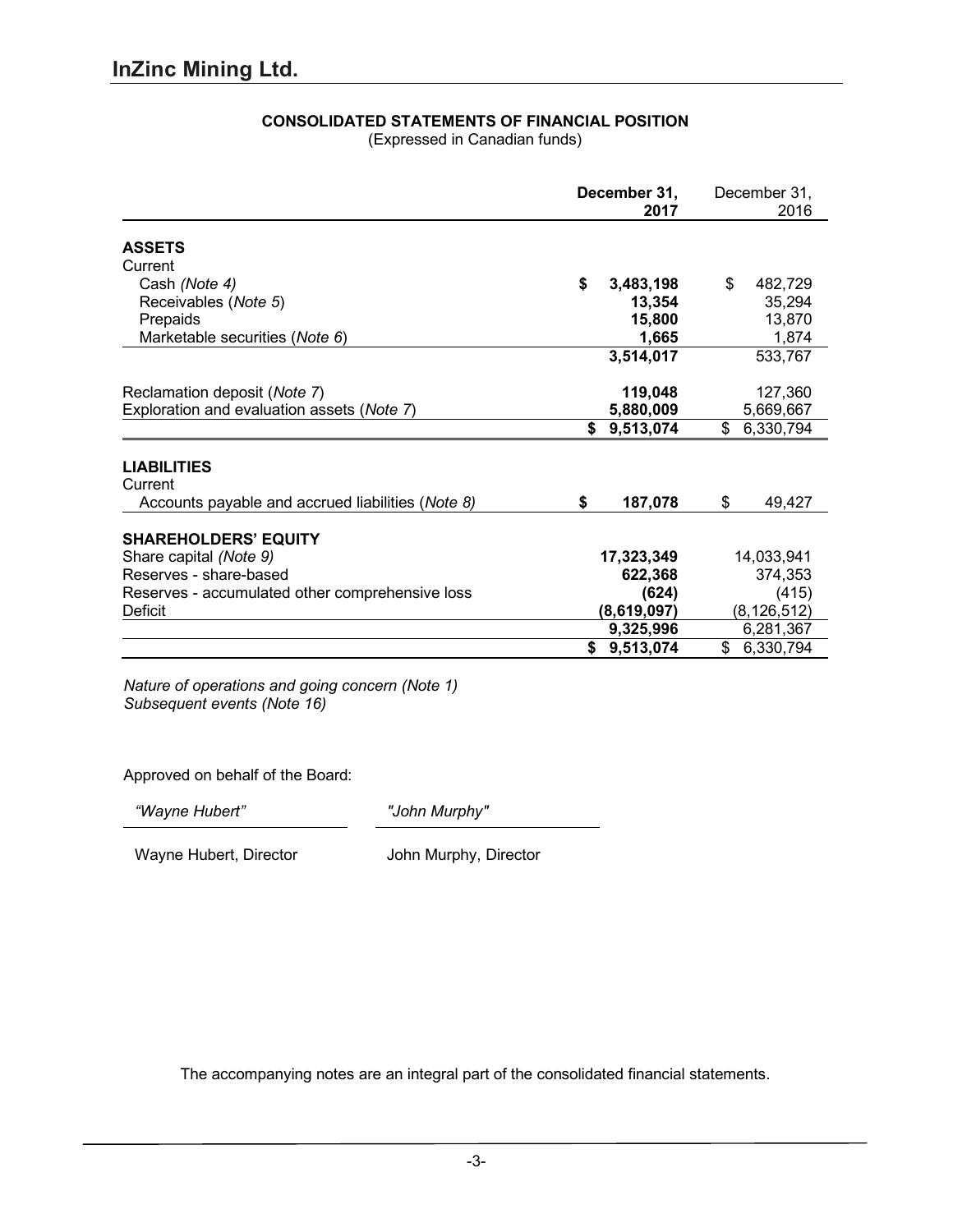## **CONSOLIDATED STATEMENTS OF LOSS AND COMPREHENSIVE LOSS**

(Expressed in Canadian funds)

|                                                 | For the year ended |                 |    |            |
|-------------------------------------------------|--------------------|-----------------|----|------------|
|                                                 |                    | <b>December</b> |    | December   |
|                                                 |                    | 31, 2017        |    | 31, 2016   |
| <b>EXPENSES</b>                                 |                    |                 |    |            |
| Communication and investor relations            | \$                 |                 | \$ |            |
|                                                 |                    | 57,637          |    | 28,712     |
| Filing and regulatory                           |                    | 24,004          |    | 17,319     |
| Foreign exchange loss                           |                    | 13,625          |    | 9,911      |
| Management fees (Note 10)                       |                    |                 |    | 37,227     |
| Office and miscellaneous (Note 10)              |                    | 103,849         |    | 61,217     |
| Professional fees (Note 10)                     |                    | 90,032          |    | 115,710    |
| Property investigation costs                    |                    |                 |    | 2,000      |
| Rent (Note 10)                                  |                    | 9,000           |    | 16,500     |
| Share-based compensation (Notes 9 and 10)       |                    | 270,774         |    | 205,520    |
| Travel                                          |                    | 33,086          |    | 4,941      |
|                                                 |                    | (602, 007)      |    | (499, 057) |
|                                                 |                    |                 |    |            |
| Interest income                                 |                    | 1,422           |    | 3,700      |
| Loss for the year                               |                    | (600, 585)      |    | (495, 357) |
| Unrealized gain (loss) on marketable securities |                    | (209)           |    | 917        |
| Loss and comprehensive loss for the year        | S.                 | (600, 794)      | S. | (494, 440) |
| Basic and diluted loss per common share         | \$                 | (0.01)          | \$ | (0.01)     |
| Weighted average shares outstanding             |                    | 74,844,624      |    | 72,362,104 |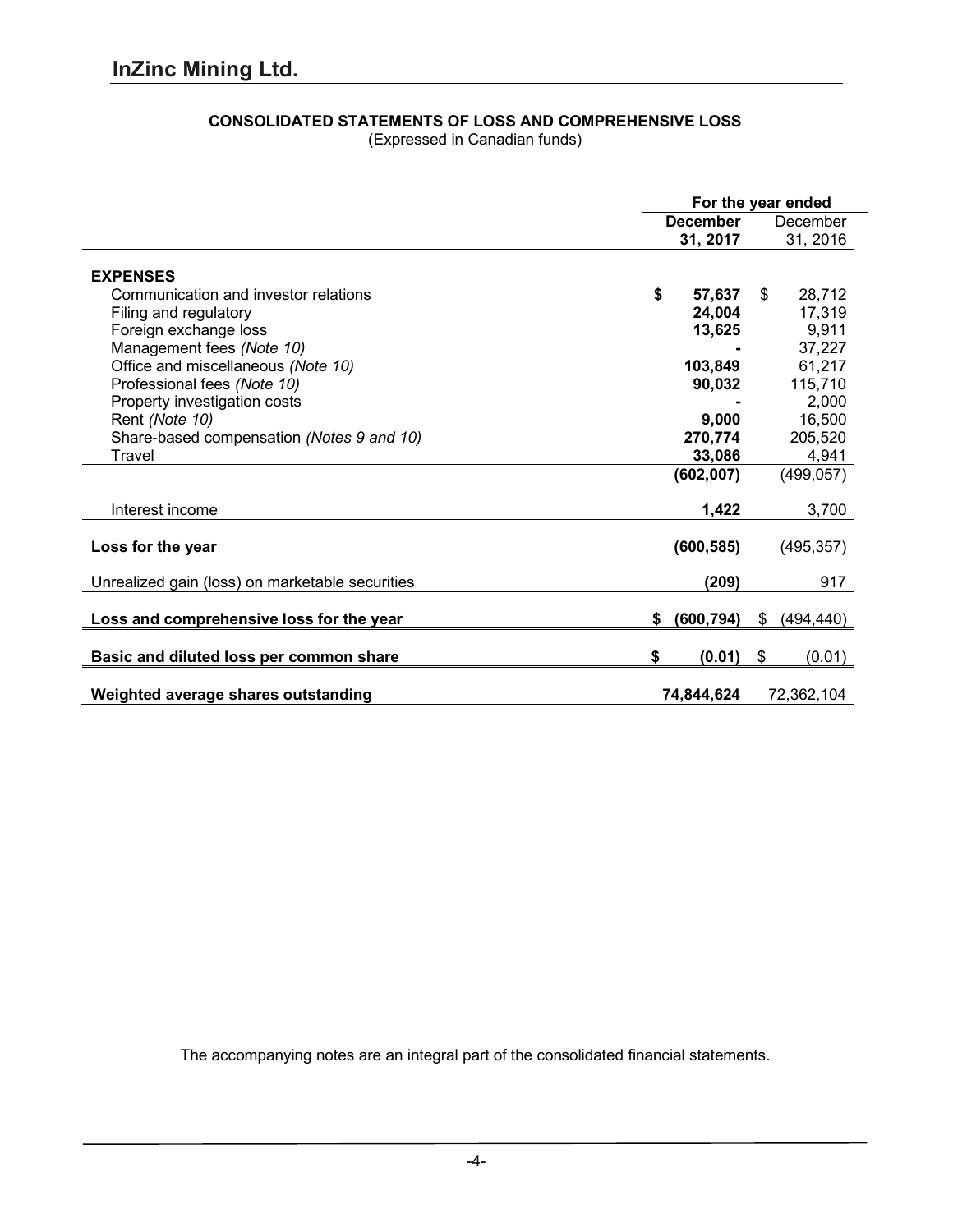|  |  |  | <b>CONSOLIDATED STATEMENTS OF CHANGES IN SHAREHOLDERS' EQUITY</b> |
|--|--|--|-------------------------------------------------------------------|
|  |  |  |                                                                   |

(Expressed in Canadian funds)

|                                                                             |                                |                                | <b>Reserves</b>      | <b>Reserves -</b><br><b>Accumulated</b><br><b>Other</b> |                  |                         |
|-----------------------------------------------------------------------------|--------------------------------|--------------------------------|----------------------|---------------------------------------------------------|------------------|-------------------------|
|                                                                             | <b>Shares</b><br><b>Issued</b> | <b>Share</b><br><b>Capital</b> | - Share-<br>based    | Comprehensive<br>Loss                                   | <b>Deficit</b>   | Total                   |
| Balance December 31, 2015                                                   | 72,205,419                     | \$13,928,534                   | \$229,240            | \$<br>(1, 332)                                          | \$(7,631,155)    | \$6,525,287             |
| Options exercised<br>Share-based compensation                               | 450,000                        | 81,000                         | (36,000)<br>205,520  |                                                         |                  | 45,000<br>205,520       |
| Allocation of expired warrants<br>Unrealized gain on                        |                                | 24,407                         | (24, 407)            |                                                         |                  |                         |
| marketable securities<br>Loss for the year                                  |                                |                                |                      | 917                                                     | (495,357)        | 917<br>(495,357)        |
| <b>Balance December 31, 2016</b>                                            | 72,655,419                     | \$14,033,941                   | \$374,353            | \$<br>(415)                                             | \$ (8, 126, 512) | \$6,281,367             |
| Shares issued for cash<br>Share issue costs                                 | 34,980,000                     | 3,498,000<br>(409, 592)        | 153,241              |                                                         |                  | 3,498,000<br>(256, 351) |
| Shares issued for exploration<br>and evaluation assets<br>Options exercised | 200,000<br>850,000             | 48,000<br>153,000              | (68,000)             |                                                         |                  | 48,000<br>85,000        |
| Share-based compensation<br>Allocation of expired options                   |                                |                                | 270,774<br>(108,000) |                                                         | 108,000          | 270,774                 |
| Unrealized loss on<br>marketable securities<br>Loss for the year            |                                |                                |                      | (209)                                                   | (600, 585)       | (209)<br>(600, 585)     |
| <b>Balance December 31, 2017</b>                                            | 108,685,419                    | \$17,323,349                   | \$622,368            | (624)<br>\$                                             | \$ (8,619,097)   | \$9,325,996             |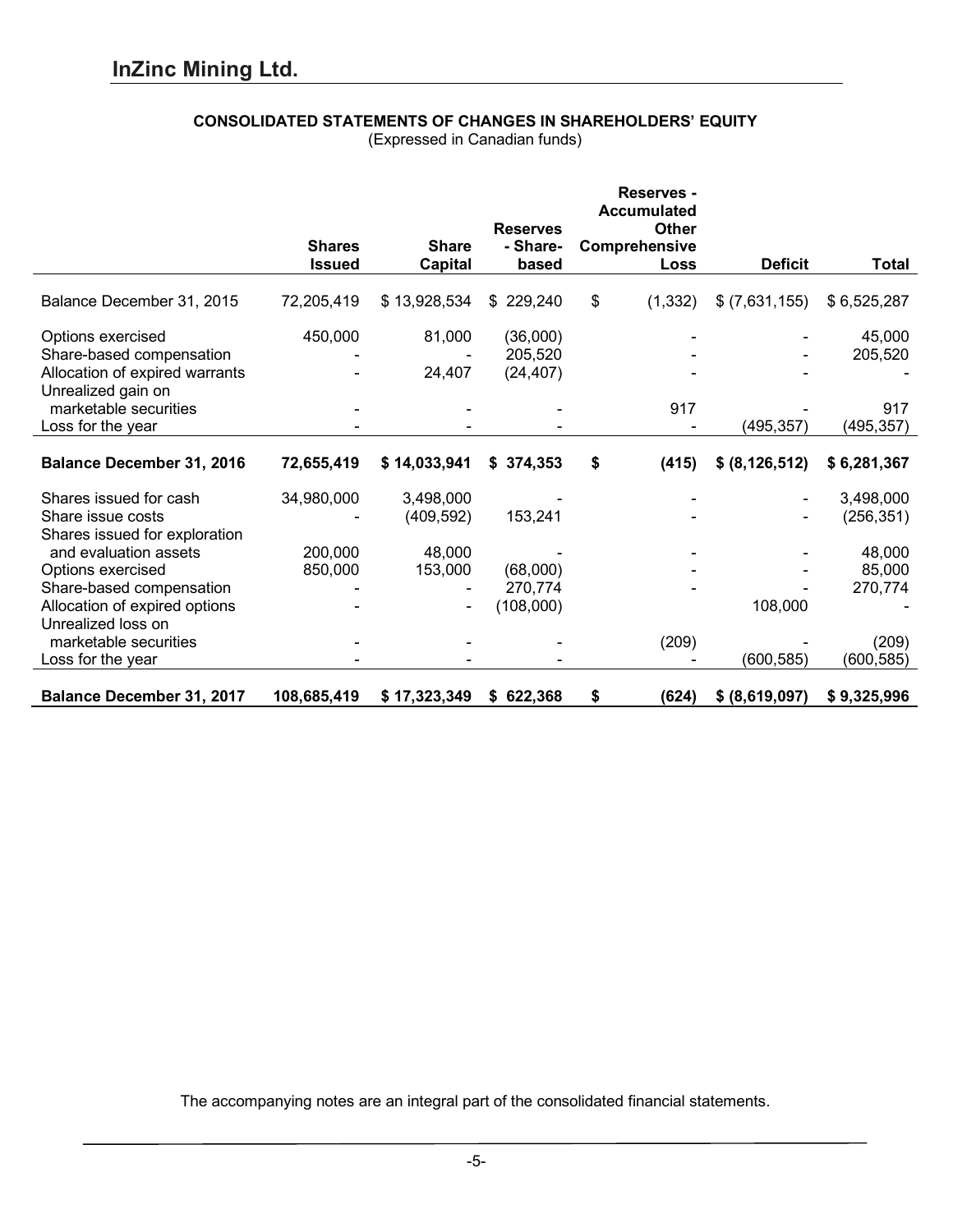## **CONSOLIDATED STATEMENTS OF CASH FLOWS**

(Expressed in Canadian funds)

|                                                 | For the year ended |              |      |              |
|-------------------------------------------------|--------------------|--------------|------|--------------|
|                                                 |                    | December 31, |      | December 31, |
|                                                 | 2017               |              | 2016 |              |
| <b>OPERATING ACTIVITIES</b>                     |                    |              |      |              |
| Loss for the year                               | \$                 | (600, 585)   | \$   | (495, 357)   |
| Items not involving cash:                       |                    |              |      |              |
| Share-based compensation                        |                    | 270,774      |      | 205,520      |
| Unrealized foreign exchange loss on reclamation |                    |              |      |              |
| deposit                                         |                    | 8,312        |      | 3,918        |
| Change in operating assets and liabilities:     |                    |              |      |              |
| Decrease (increase) in receivables              |                    | 21,940       |      | (11, 718)    |
| Decrease (increase) in prepaids                 |                    | (1,930)      |      | 274          |
| Increase in accounts payable and                |                    |              |      |              |
| accrued liabilities                             |                    | 36,307       |      | 4,366        |
| <b>Cash used in operating activities</b>        |                    | (265, 182)   |      | (292, 997)   |
|                                                 |                    |              |      |              |
| <b>FINANCING ACTIVITIES</b>                     |                    |              |      |              |
| Proceeds from share issue                       |                    | 3,583,000    |      | 45,000       |
| Share issue costs                               |                    | (163, 445)   |      |              |
| Cash provided by financing activities           |                    | 3,419,555    |      | 45,000       |
|                                                 |                    |              |      |              |
| <b>INVESTING ACTIVITY</b>                       |                    |              |      |              |
| Exploration and evaluation assets               |                    | (153, 904)   |      | (53, 462)    |
| Cash used in investing activity                 |                    | (153, 904)   |      | (53,462)     |
|                                                 |                    |              |      |              |
| Change in cash during the year                  |                    | 3,000,469    |      | (301, 459)   |
|                                                 |                    |              |      |              |
| Cash, beginning of year                         |                    | 482,729      |      | 784,188      |
|                                                 |                    |              |      |              |
| Cash, end of year                               | \$                 | 3,483,198    | S    | 482,729      |

*Supplemental disclosure with respect to cash flows (Note 11)*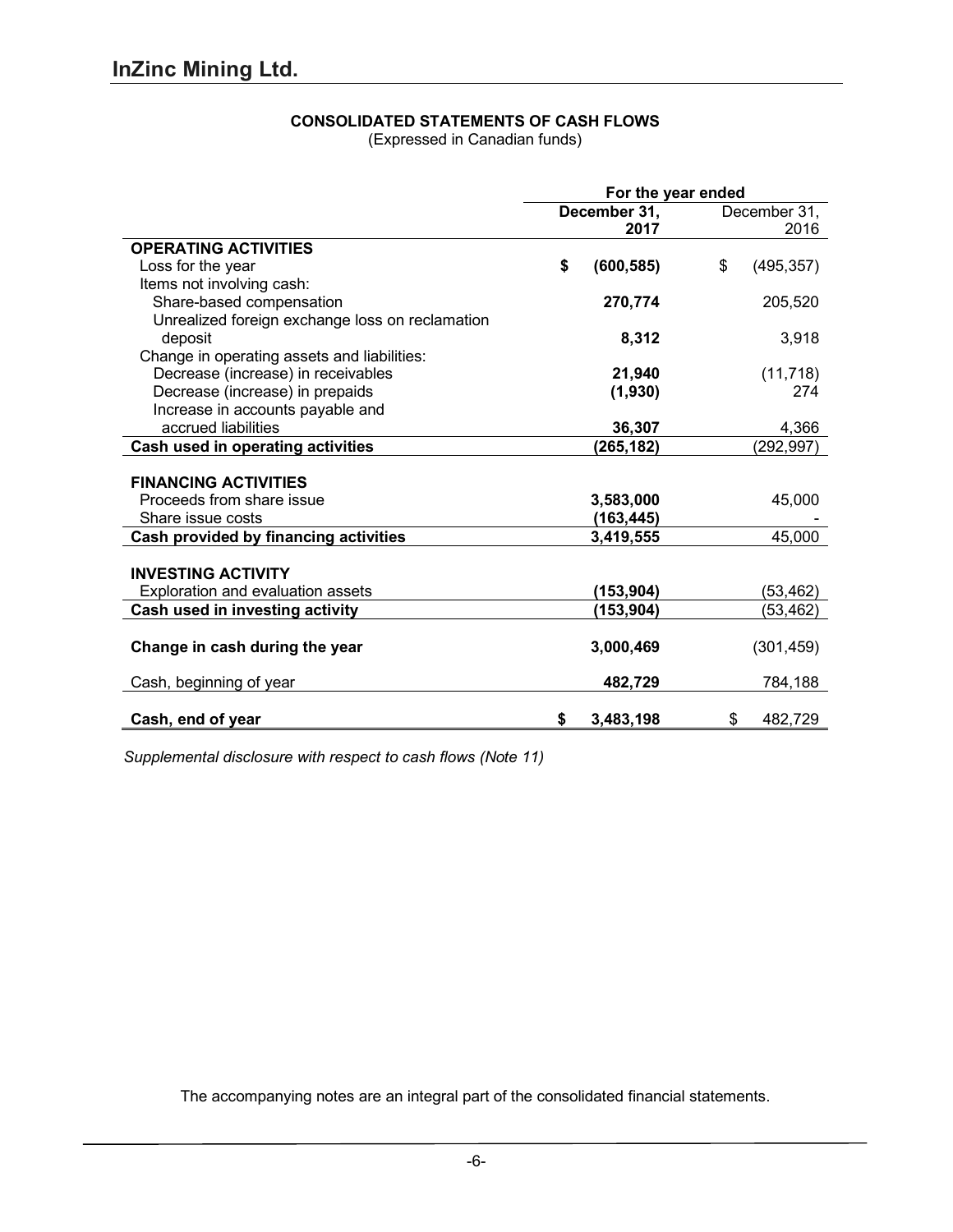## **1. NATURE OF OPERATIONS AND GOING CONCERN**

InZinc Mining Ltd. (the "Company") was incorporated on October 24, 1997 under the laws of British Columbia and was continued under the Canada Business Corporations Act in June 2002. The Company's head office is at 912 - 1112 West Pender Street, P.O. Box 48268, Station Bentall Centre, Vancouver, BC, V7X 1A2. The Company is listed on the TSX Venture Exchange ("TSX-V") under the trading symbol IZN.V.

The Company's principal business activities include the acquisition and exploration of mineral exploration and evaluation assets in the United States and Canada. The Company has not yet determined whether its exploration and evaluation assets contain ore reserves that are economically recoverable. The recoverability of the amounts shown for exploration and evaluation assets are dependent upon the existence of economically recoverable reserves, the ability of the Company to obtain necessary financing to complete the development of those reserves and upon future profitable production. To date, the Company has not earned any revenues and is considered to be in the exploration stage.

These consolidated financial statements have been prepared assuming the Company will continue on a going-concern basis. The Company has incurred losses since its inception and the ability of the Company to continue as a going-concern depends upon its ability to raise adequate financing and to develop profitable operations. The consolidated financial statements do not include adjustments to amounts and classifications of assets and liabilities that might be necessary should the Company be unable to continue operations.

The continuance of the Company's operations is dependent on obtaining sufficient additional financing in order to realize the recoverability of the Company's investments in exploration and evaluation assets which is dependent upon the existence of economically recoverable reserves and market prices for the underlying minerals. Management closely monitors metal commodity prices, individual equity movements and the stock market to determine the appropriate course of action to be taken by the Company if favourable or adverse market conditions occur. Management estimates it has sufficient funds to operate for the next year.

### **2. BASIS OF PRESENTATION**

### **Statement of compliance**

These consolidated financial statements have been prepared in accordance with International Accounting Standards ("IAS") 1, "Presentation of Financial Statements" and utilize accounting policies consistent with International Financial Reporting Standards ("IFRS") issued by the International Accounting Standards Board ("IASB") and Interpretations of the International Financial Reporting Interpretations Committee ("IFRIC").

These consolidated financial statements were authorized for issue by the Audit Committee and Board of Directors on April 26, 2018.

#### **Basis of presentation**

These consolidated financial statements have been prepared on a historical cost basis except for certain non-current assets and financial instruments, which are measured at fair value. In addition, these consolidated financial statements have been prepared using the accrual basis of accounting, except for cash flow information.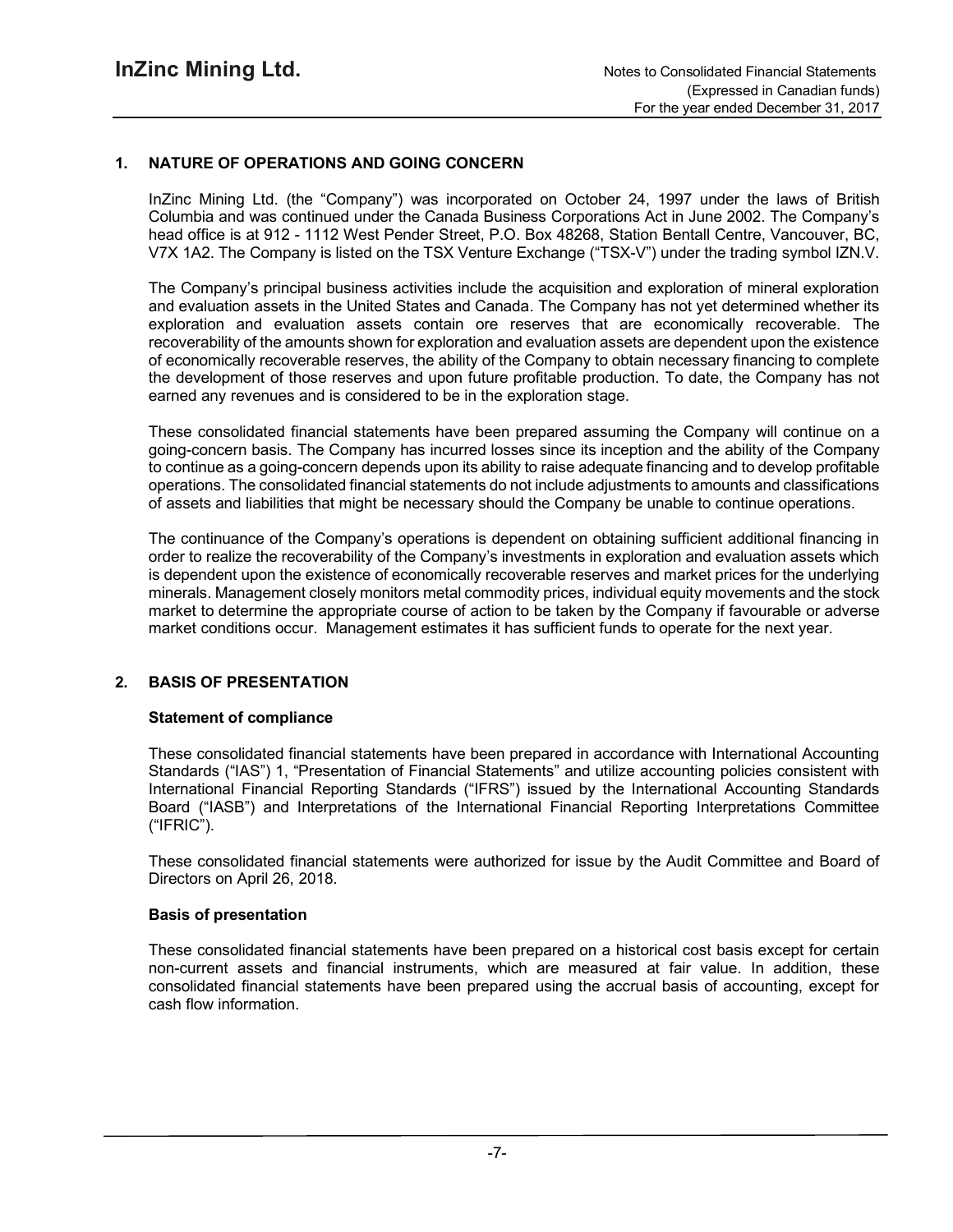## **2. BASIS OF PRESENTATION (continued)**

#### **Functional and presentation currency**

These consolidated financial statements are presented in Canadian dollars, unless otherwise noted, which is the functional currency of the parent and of its subsidiary.

#### **Basis of consolidation**

These consolidated financial statements of the Company include the accounts of the Company and its wholly-owned subsidiary, N.P.R. (US) Inc., a Nevada corporation, the principal activity of which is exploration in the United States. Control exists when the Company has the power, directly or indirectly, to govern the financial and operating policies of an entity so as to obtain benefits from its activities. All intercompany transactions and balances have been eliminated upon consolidation.

#### **Significant estimates**

The preparation of these consolidated financial statements in conformity with IFRS requires management to make certain estimates, judgments and assumptions that affect the reported amounts of assets and liabilities at the date of the consolidated financial statements and the reported expenses during the year.

Although management uses historical experience and its best knowledge of the amount, events or actions to form the basis for judgments and estimates, actual results may differ from these estimates.

Estimates are made when applying accounting policies. The critical estimates that have the most significant effects on the amounts recognized in the consolidated financial statements are as follows:

#### Economic recoverability and probability of future economic benefits of exploration and evaluation assets

Management has determined that exploration, evaluation, and related costs incurred which were capitalized may have future economic benefits and may be economically recoverable. Management uses several criteria in its assessments of economic recoverability and probability of future economic benefits including, geologic and other technical information, a history of conversion of mineral deposits with similar characteristics to its own properties to proven and probable mineral reserves, the quality and capacity of existing infrastructure facilities, evaluation of permitting and environmental issues and local support for the project.

#### Valuation of share-based compensation

The Company uses the Black-Scholes Option Pricing Model for valuation of share-based compensation. Option pricing models require the input of subjective assumptions including expected price volatility, interest rate, and forfeiture rate. Changes in the input assumptions can materially affect the fair value estimate and the Company's earnings and equity reserves.

#### Income taxes

In assessing the probability of realizing deferred tax assets, management makes estimates related to expectation of future taxable income, applicable tax opportunities, expected timing of reversals of existing temporary differences and the likelihood that tax positions taken will be sustained upon examination by applicable tax authorities. In making its assessments, management gives additional weight to positive and negative evidence that can be objectively verified.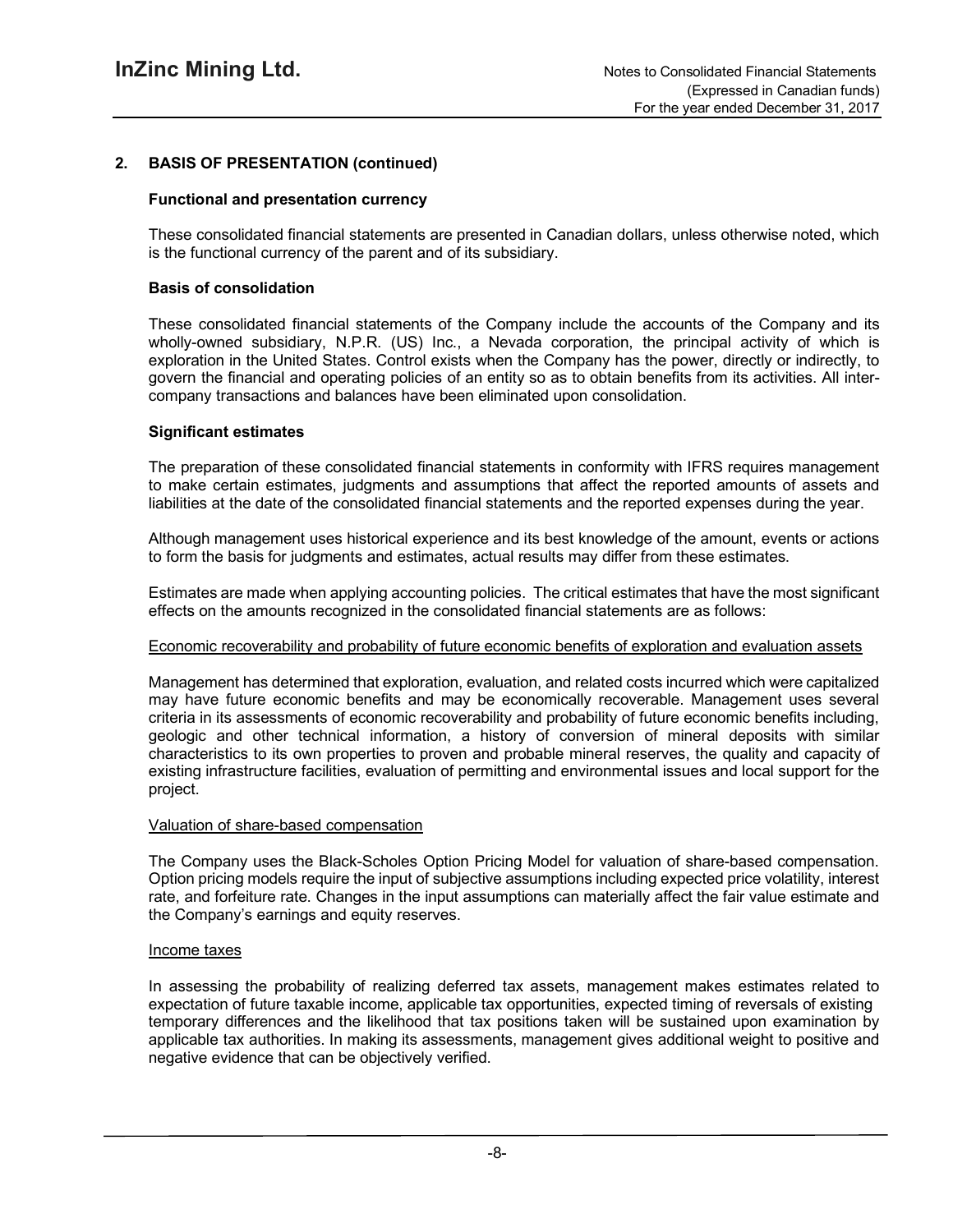## **2. BASIS OF PRESENTATION (continued)**

#### **Significant judgement**

Information about critical judgments in applying accounting policies that have the most significant effect on the amounts recognized in these consolidated financial statements are, but are not limited to, as follows:

#### Determination of functional currency

The Company determines the functional currency through an analysis of several indicators such as expenses and cash flow, financing activities, retention of operating cash flows, and frequency of transactions with the reporting entity.

### **3. SIGNIFICANT ACCOUNTING POLICIES**

#### **Exploration and evaluation assets**

Pre-exploration costs are expensed as incurred.

Costs directly related to the exploration and evaluation of mineral properties are capitalized once the legal rights to explore the mineral properties are acquired or obtained. When the technical and commercial viability of a mineral resource have been demonstrated and a development decision has been made, the capitalized costs are first tested for impairment and the capitalized costs of the related property are transferred to mining assets and upon commencement of commercial operations are amortized over the estimated useful life of the property following.

If it is determined that capitalized acquisition, exploration and evaluation costs are not recoverable, or the property is abandoned or management has determined an impairment in value, the property is written down to its recoverable amount. Exploration and evaluation assets are reviewed for impairment when facts and circumstances suggest that the carrying amount may exceed its recoverable amount.

Capitalized amounts include the cash or other consideration and the assigned value of shares issued, if any, on the acquisition of exploration and evaluation assets. Costs related to properties acquired under option agreements or joint ventures, whereby payments are made at the sole discretion of the Company, are recorded in the accounts at such time as the payments are made. The Company does not accrue estimated future costs of maintaining its exploration and evaluation assets in good standing.

Capitalized costs as reported on the statements of financial position represent costs incurred to date and may not reflect actual, present, or future values. Recovery of carrying value is dependent upon future commercial success or proceeds from disposition of the exploration and evaluation property interests.

Management evaluates each mineral interest on a reporting period basis or as events and circumstances warrant, and makes a determination based on exploration activity and results, estimated future cash flows and availability of funding as to which costs are capitalized or charged as impairment charges. Write downs due to impairment in value are charged to profit or loss.

Exploration and evaluation assets, where future cash flows are not reasonably determinable, are evaluated for impairment based on results of exploration work, management's intentions and determination of the extent to which future exploration programs are warranted and likely to be funded.

General exploration costs not related to specific properties and general administrative expenses are charged to profit or loss in the year in which they are incurred.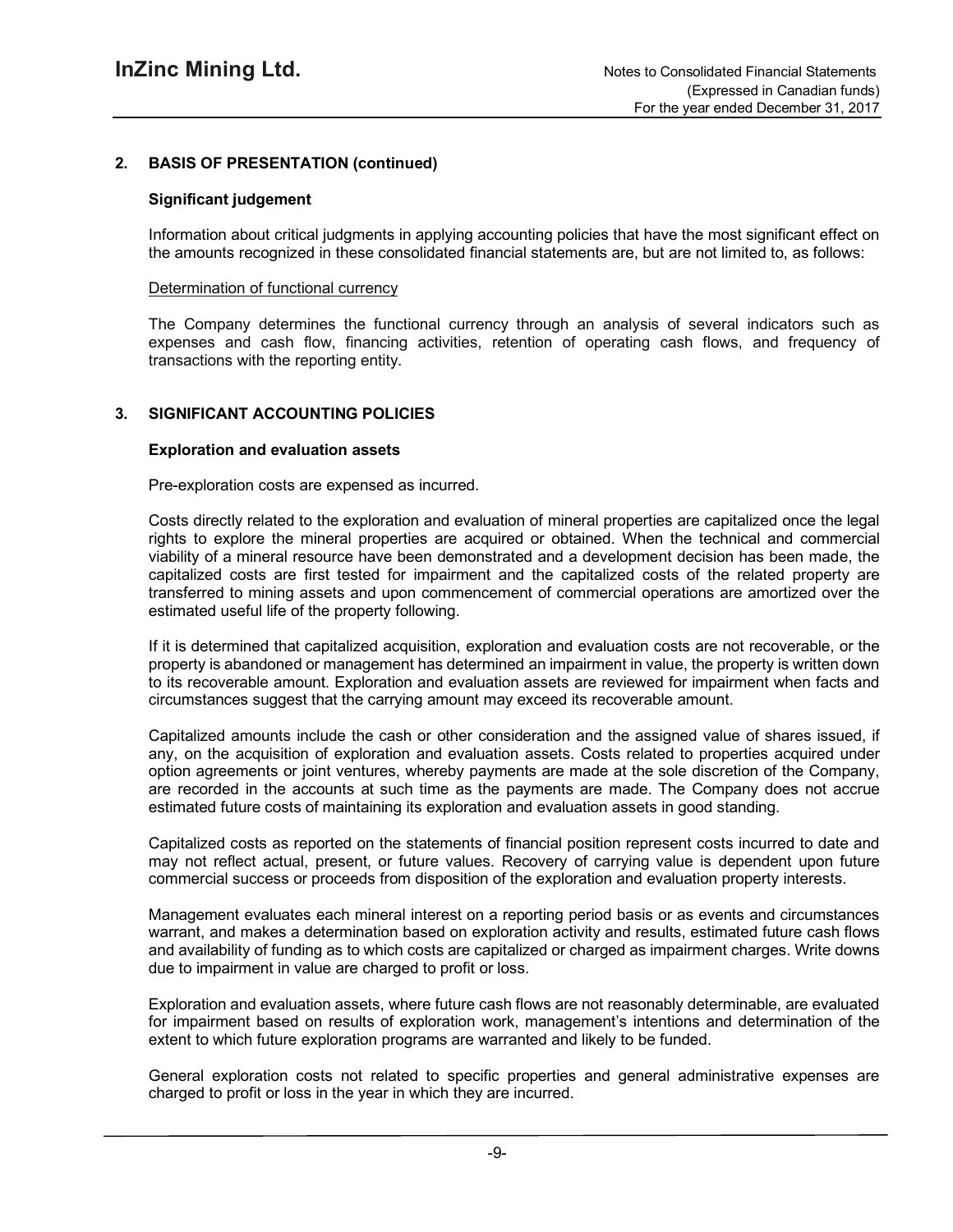## **Restoration and environmental obligations**

The Company recognizes liabilities for statutory, contractual, constructive or legal obligations associated with the retirement of long-term assets, when those obligations result from the acquisition, construction, development or normal operation of the assets. The net present value of future restoration cost estimates arising from the decommissioning of plant and other site preparation work is capitalized to exploration and evaluation assets along with a corresponding increase in the restoration provision in the period incurred. Discount rates using a pre-tax rate that reflect the time value of money are used to calculate the net present value. The restoration asset will be depreciated on the same basis as other mining assets.

The Company's estimates of restoration costs could change as a result of changes in regulatory requirements, discount rates and assumptions regarding the amount and timing of the future expenditures. These changes are recorded directly to the related asset with a corresponding entry to the restoration provision. The Company's estimates are reviewed annually for changes in regulatory requirements, discount rates, effects of inflation and changes in estimates.

Changes in the net present value, excluding changes in amount and timing of the Company's estimates of reclamation costs, are charged to profit or loss.

The net present value of restoration costs arising from subsequent site damage that is incurred on an ongoing basis during production are charged to profit or loss in the period incurred.

The Company has no restoration and environmental obligations for the years presented.

### **Impairment of assets**

The carrying amount of the Company's assets (which includes exploration and evaluation assets) is reviewed at each reporting date to determine whether there is any indication of impairment. If such indication exists, the recoverable amount of the asset is estimated in order to determine the extent of the impairment loss. An impairment loss is recognized whenever the carrying amount of an asset or its cash generating unit exceeds its recoverable amount. Impairment losses are recognized in profit or loss.

The recoverable amount of assets is the greater of an asset's fair value less cost to sell and value in use. In assessing value in use, the estimated future cash flows are discounted to their present value using a pretax discount rate that reflects the current market assessments of the time value of money and the risks specific to the asset. For an asset that does not generate cash inflows largely independent of those from other assets, the recoverable amount is determined for the cash-generating unit to which the asset belongs.

An impairment loss is only reversed if there is an indication that the impairment loss may no longer exist and there has been a change in the estimates used to determine the recoverable amount, however, not to an amount higher than the carrying amount that would have been determined had no impairment loss been recognized in previous years.

Assets that have an indefinite useful life are not subject to amortization and are tested annually for impairment.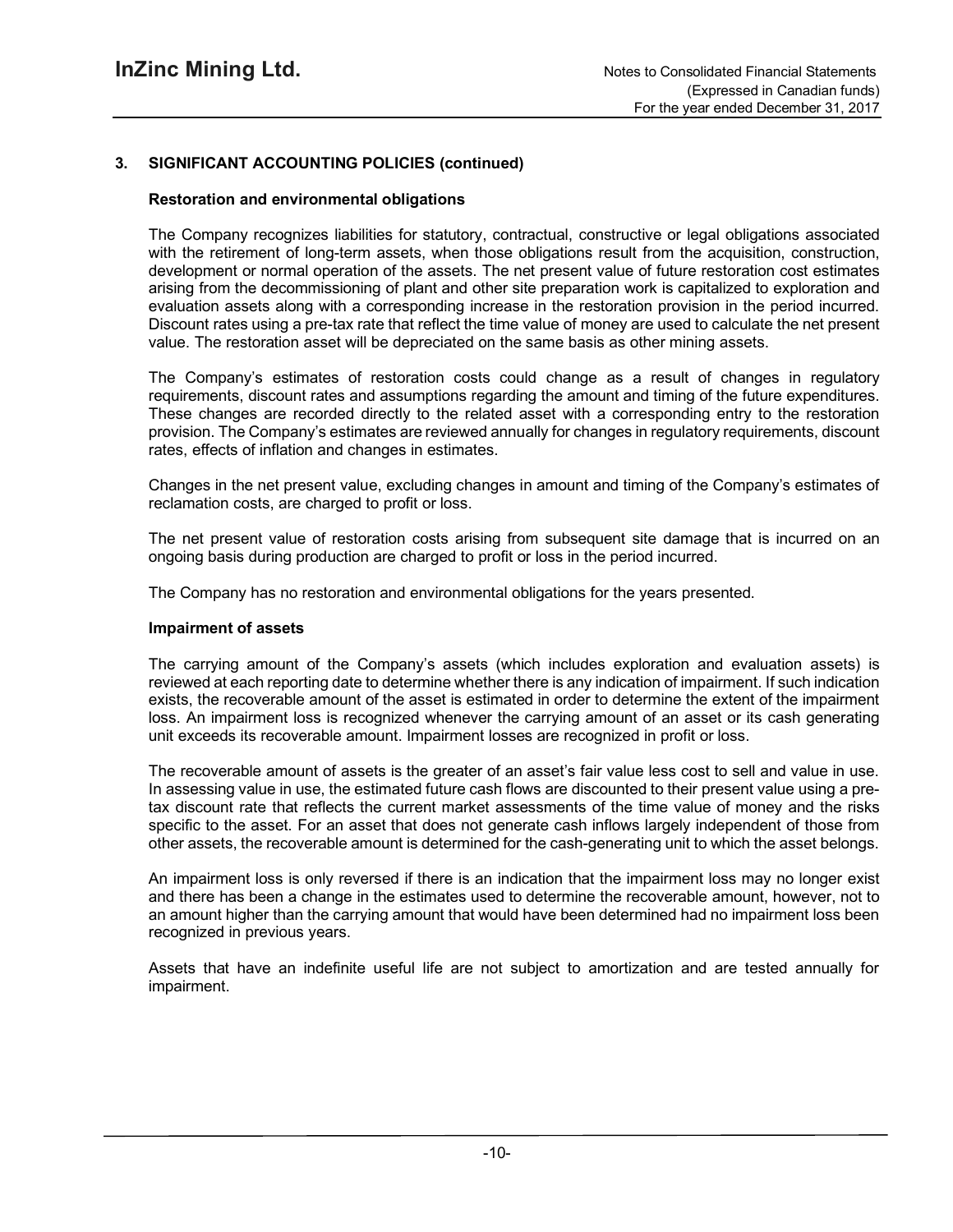#### **Share capital**

Financial instruments issued by the Company are classified as equity only to the extent that they do not meet the definition of a financial liability or financial asset. The Company's common shares, share purchase warrants and stock options are classified as equity instruments.

Incremental costs directly attributable to the issue of new shares or options are recognized as a deduction from equity, net of tax.

#### *Valuation of equity units issued in private placements:*

The Company has adopted a residual value method with respect to the measurement of shares and warrants issued as private placement units. The residual value method first allocates value to the more easily measurable component based on fair value and then the residual value, if any, to the less easily measurable component.

The fair value of the common shares issued in private placements was determined to be the more easily measurable component and were valued at their fair value, as determined by the closing price on the issuance date, the balance, if any, was allocated to the attached warrants. Any fair value attributed to the warrants is recorded to reserves. If the warrants expire unexercised, the value attributed to the warrants is transferred to share capital.

#### *Share-based compensation:*

The Company uses the fair value based method of accounting for stock options granted to employees and directors and for compensatory warrants. Under this method, the fair value of the stock options and compensatory warrants are determined using the Black-Scholes option pricing model. The fair value of stock options is recognized to expense over the vesting period, and the fair value of compensatory warrants is recognized as share issuance costs, with the offsetting credit to reserves. If the stock options or warrants are exercised, the proceeds are credited to share capital and the fair value of the options or warrants exercised are reclassified from reserves to share capital. If stock options expire unexercised, the value attributed to the options is transferred to deficit.

#### **Basic and diluted loss per share**

Basic earnings (loss) per share is computed by dividing net earnings (loss) available to common shareholders by the weighted average number of shares outstanding during the reporting period. Diluted earnings (loss) per share is computed similar to basic earnings (loss) per share except that the weighted average shares outstanding are increased to include additional shares for the assumed exercise of stock options and warrants, if dilutive. The number of additional shares is calculated by assuming that outstanding stock options and warrants were exercised and that the proceeds from such exercises were used to acquire common stock at the average market price during the reporting periods. Options and warrants were excluded from diluted loss per share as they proved to be anti-dilutive.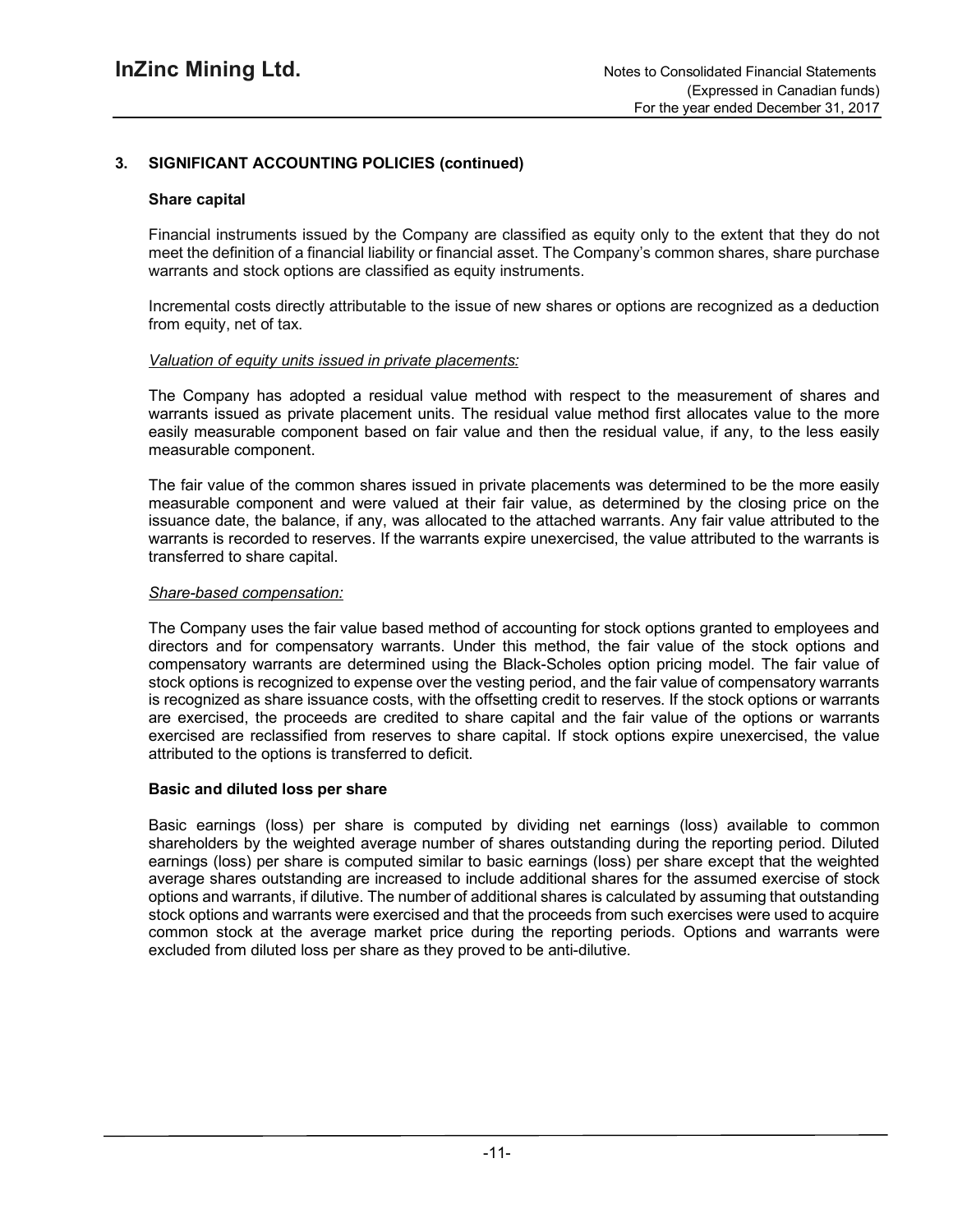#### **Financial instruments**

#### *Financial assets:*

The Company classifies its financial assets into one of the following categories as follows:

*Fair value through profit or loss -* This category comprises derivatives and financial assets acquired principally for the purpose of selling or repurchasing in the near term. They are carried at fair value with changes in fair value recognized in profit or loss. The Company classifies cash as fair value through profit or loss.

*Loans and receivables -* These assets are non-derivative financial assets with fixed or determinable payments that are not quoted in an active market. They are carried at amortized cost using the effective interest method less any provision for impairment. The Company classifies receivables and reclamation deposit as loans and receivables.

*Held-to-maturity investments* - These assets are non-derivative financial assets with fixed or determinable payments and fixed maturities that the Company's management has the positive intention and ability to hold to maturity. These assets are measured at amortized cost using the effective interest method less any provision for impairment.

*Available-for-sale* - Non-derivative financial assets not included in the above categories are classified as available-for-sale. They are carried at fair value with changes in fair value recognized in other comprehensive income (loss). Where a decline in the fair value of an available-for-sale financial asset constitutes objective evidence of impairment, the amount of the loss is removed from accumulated other comprehensive income (loss) and recognized profit or loss. The Company classifies marketable securities as available-for-sale.

All financial assets except those measured at fair value through profit or loss are subject to review for impairment at least at each reporting date. Financial assets are impaired when there is objective evidence of impairment as a result of one or more events that have occurred after initial recognition of the asset and that event has an impact on the estimated future cash flows of the financial asset or the group of financial assets.

#### *Financial liabilities:*

The Company classifies its financial liabilities into one of two categories as follows:

*Fair value through profit or loss* - This category comprises derivatives and financial liabilities incurred principally for the purpose of selling or repurchasing in the near term. They are carried at fair value with changes in fair value recognized in profit or loss.

*Other financial liabilities:* This category consists of liabilities carried at amortized cost using the effective interest method, and includes accounts payable and accrued liabilities.

For the years presented, the Company did not have any derivative financial assets and liabilities.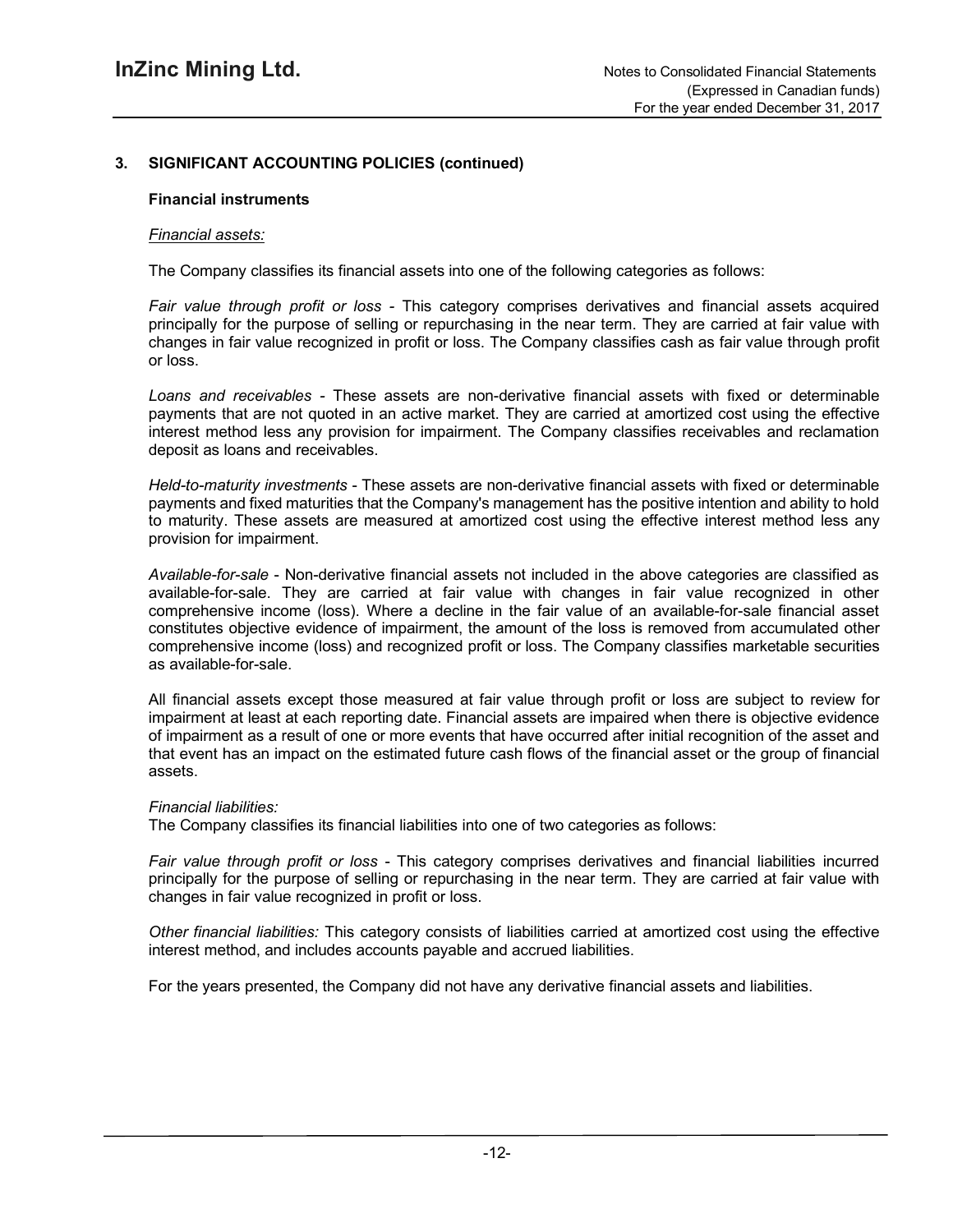#### **Income taxes**

#### *Current income tax:*

Current income tax assets and liabilities for the current period are measured at the amount expected to be recovered from or paid to the taxation authorities. The tax rates and tax laws used to compute the amount are those that are enacted or substantively enacted, at the reporting date, in the country where the Company operates and generates taxable income.

#### *Deferred tax:*

Deferred taxes are recognized in respect of temporary differences at the reporting date between the tax bases of assets and liabilities and their carrying amounts for financial reporting purposes.

The carrying amount of deferred tax assets is reviewed at the end of each reporting period and recognized only to the extent that it is probable that sufficient taxable profit will be available to allow all or part of the deferred tax asset to be utilized. The Company has not recognized any deferred tax assets for the years presented.

Deferred tax assets and liabilities are measured at the tax rates that are expected to apply to the year when the asset is realized or the liability is settled, based on tax rates (and tax laws) that have been enacted or substantively enacted by the end of the reporting period.

Deferred tax assets and deferred tax liabilities are offset, if a legally enforceable right exists to set off current tax assets against current income tax liabilities and the deferred taxes relate to the same taxable entity and the same taxation authority.

#### **New and amended IFRS pronouncements**

A number of new standards, amendments to standards and interpretations applicable to the Company are not yet effective and have not been applied in preparing these consolidated financial statements.

- a. IFRS 9, "Financial Instruments", replaces the guidance in IAS 39, "Financial Instruments: Recognition and Measurement", and includes requirements for recognition and measurement, impairment, derecognition and general hedge accounting. The standard is effective for annual periods beginning on or after January 1, 2018, with earlier application permitted.
- b. IFRS 15, "Revenue from Contracts with Customers", establishes principles that an entity shall apply to report useful information to users of financial statements about the nature, amount, timing and uncertainty of revenue and cash flows arising from a contract with a customer. The standard is effective for annual periods beginning on or after January 1, 2018, with earlier application permitted.
- c. IFRS 16, "Leases" replaces IAS 17, "Leases". The new standard requires lessees to recognize a lease liability reflecting future lease payments and a "right-of-use asset" for virtually all lease contracts, and to record it on the statement of financial position, except with respect to lease contracts that meet limited exception criteria. The standard is effective for annual periods beginning on or after January 1, 2019, with earlier application permitted. The Company does not intend to early adopt IFRS 16.

The expected impact of the new standards is increased financial statement note disclosure.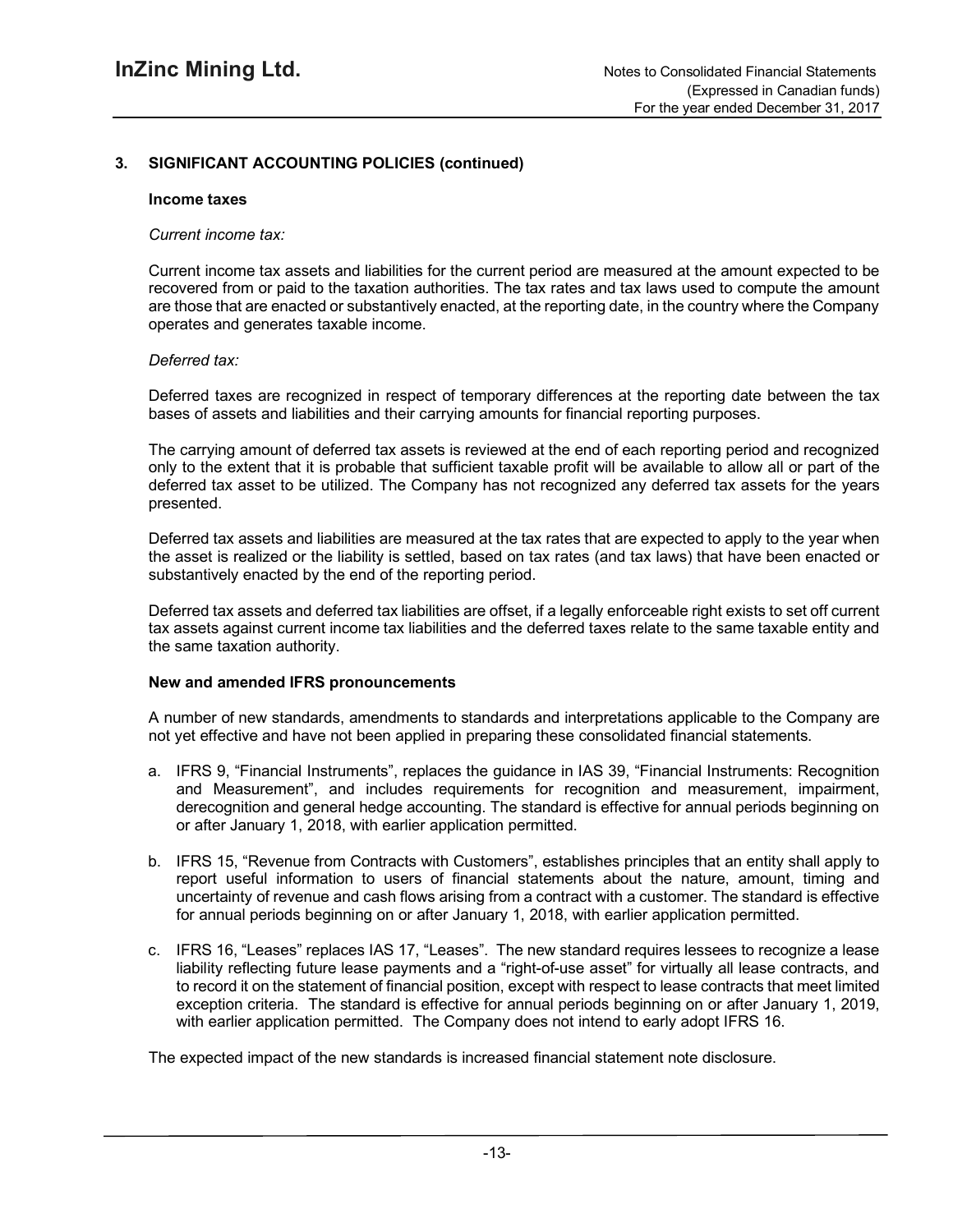## **4. CASH**

Cash is comprised of cash in Canadian and US financial institutions:

|                                         | <b>December 31, 2017</b> |           | <b>December 31, 2016</b> |
|-----------------------------------------|--------------------------|-----------|--------------------------|
| Cash in US financial institutions       |                          | 400       | 461                      |
| Cash in Canadian financial institutions |                          | 3.482.798 | 482.268                  |
| Total cash_                             |                          | 3.483.198 | 482.729                  |

## **5. RECEIVABLES**

Trade and other receivables were comprised of the following:

|                       | <b>December 31, 2017</b> |        | <b>December 31, 2016</b> |
|-----------------------|--------------------------|--------|--------------------------|
| <b>GST</b> receivable |                          | 8.023  | 35.294                   |
| Other receivables     |                          | 5.331  | $\,$                     |
|                       |                          | 13,354 | 35,294                   |

## **6. MARKETABLE SECURITIES**

Marketable securities are classified as available for sale financial instruments, which are adjusted to market value. As at December 31, 2017 the fair market value of the securities held was \$1,665 (2016 - \$1,874).

## **7. EXPLORATION AND EVALUATION ASSETS**

Title to exploration and evaluation assets involves inherent risks due to difficulties of determining the validity of certain mineral claims and leases as well as the potential for problems arising from the frequently ambiguous conveyancing history characteristic of many exploration and evaluation assets. The Company has investigated title to its exploration and evaluation asset and, to the best of its knowledge, title is in good standing.

### **West Desert Property**

The Company holds a 100% interest in various mining claims and a mineral lease referred to as the West Desert property, located in Utah, USA. The Property is subject to a 1.5% net smelter returns royalty ("NSR") and a future cash payment of \$1,000,000, upon the completion of a financing necessary to bring the Property into production.

### **Indy Property**

On October 18, 2016, the Company entered into an option agreement with Pac Shield Resources Inc. ("PSR"), a private British Columbia company, to acquire a one hundred percent (100%) interest in and to certain mineral claims located in the central British Columbia referred to as the Indy Property ("Indy").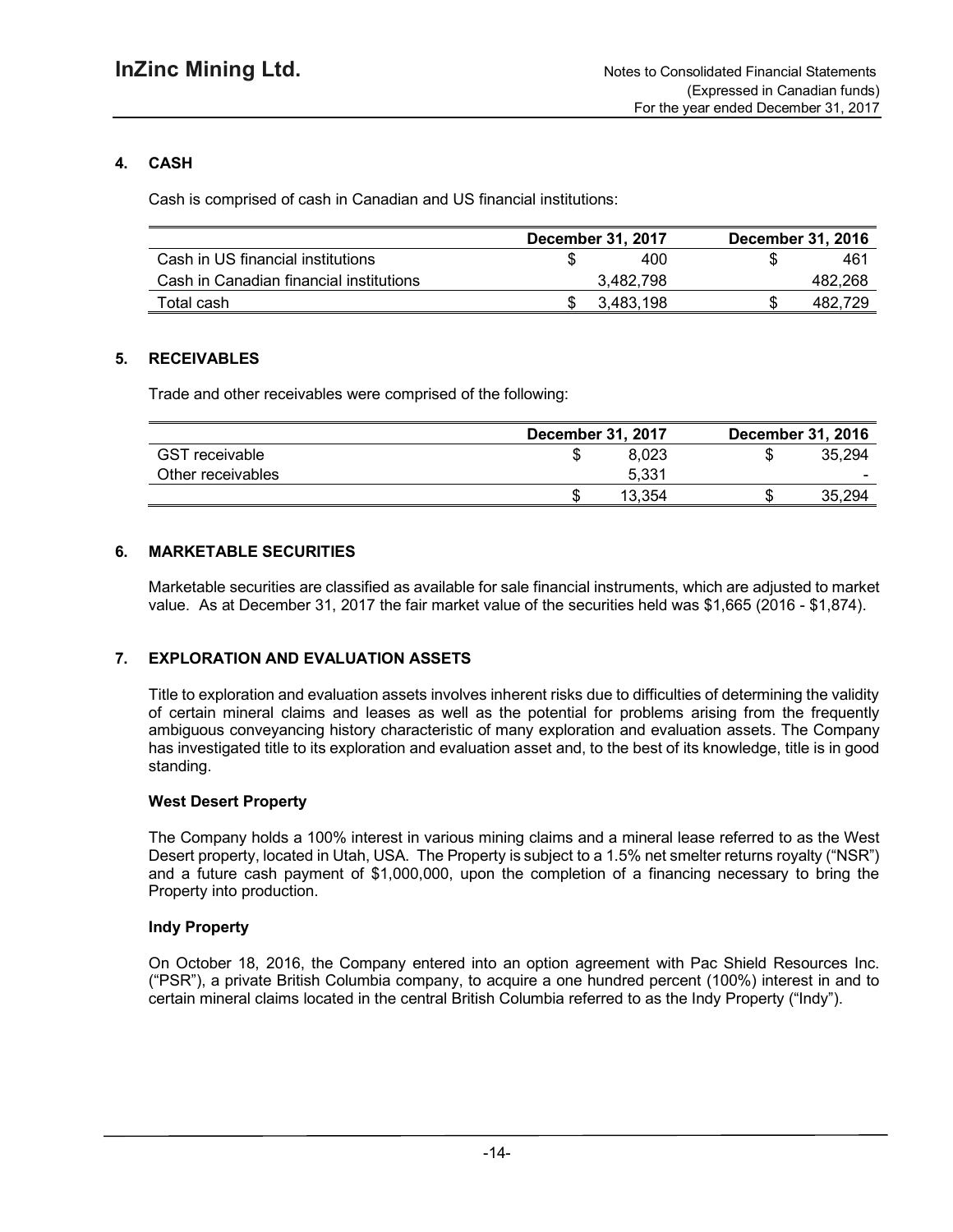## **7. EXPLORATION AND EVALUATION ASSETS (continued)**

### **Indy Property (continued)**

To acquire Indy, the Company must make cash payments totaling \$305,000, issue a total of 2,100,000 common shares, and complete work commitments of \$2,600,000, as follows:

|                            | <b>Acquisition</b><br>in cash | <b>Acquisition</b><br>in shares | <b>Work</b><br>commitments |
|----------------------------|-------------------------------|---------------------------------|----------------------------|
| March 24, 2017 (completed) |                               | 200,000                         |                            |
| April 4, 2017 (completed)  | 30,000                        |                                 |                            |
| January 29, 2018 (Note 16) | 25,000                        | 200,000                         | 75,000                     |
| January 29, 2019           | 25,000                        | 300,000                         | 200,000                    |
| January 29, 2020           | 25,000                        | 400,000                         | 325,000                    |
| January 29, 2021           | 75,000                        | 500,000                         | 750,000                    |
| January 29, 2022           | 125,000                       | 500,000                         | 1,250,000                  |
|                            | 305,000                       | 2,100,000                       | 2,600,000<br>\$.           |

In addition, a \$500,000 cash payment and the issuance of 500,000 shares of the Company will be made to PSR if the Company files a technical report establishing a 500,000,000 pound zinc resource on the property. A further \$500,000 cash payment will be made to PSR should the Company file a technical report establishing a 750,000,000 pound zinc resource on the property.

The property is subject to a 1.0% NSR held by PSR (the "PSR NSR") and a 1.5% NSR held by Kerry Curtis, Chairman of the Board and a director of the Company, and a director and the controlling shareholder of PSR. On exercise of the option and prior to completion of a feasibility study on the property, the Company has the right to purchase the PSR NSR for \$1,500,000.

The following table represents expenditures incurred on the exploration and evaluation assets during the year ended December 31, 2017:

|                                        | <b>West Desert</b> | Indy          | <b>Total</b>  |
|----------------------------------------|--------------------|---------------|---------------|
| <b>Acquisition costs</b>               |                    |               |               |
| Balance, December 31, 2016             | \$<br>394,127      | \$            | \$<br>394,127 |
| Additions during the year:             |                    |               |               |
| Cash payments                          |                    | 30,000        | 30,000        |
| Shares issued                          |                    | 48,000        | 48,000        |
| Staking                                |                    | 1,280         | 1,280         |
|                                        |                    | 79,280        | 79,280        |
| Balance, December 31, 2017             | 394,127            | 79,280        | 473,407       |
| <b>Deferred exploration costs</b>      |                    |               |               |
| Balance, December 31, 2016             | 5,275,540          |               | 5,275,540     |
| Additions during the year:             |                    |               |               |
| Field costs                            | 4,315              | 46,604        | 50,919        |
| Geological, geochemical, geophysical   | 1,694              | 26,333        | 28,027        |
| Property holding costs, taxes and fees | 49,036             | 3,080         | 52,116        |
|                                        | 55,045             | 76,017        | 131,062       |
| Balance, December 31, 2017             | 5,330,585          | 76,017        | 5,406,602     |
| Total, December 31, 2017               | \$5,724,712        | \$<br>155,297 | \$5,880,009   |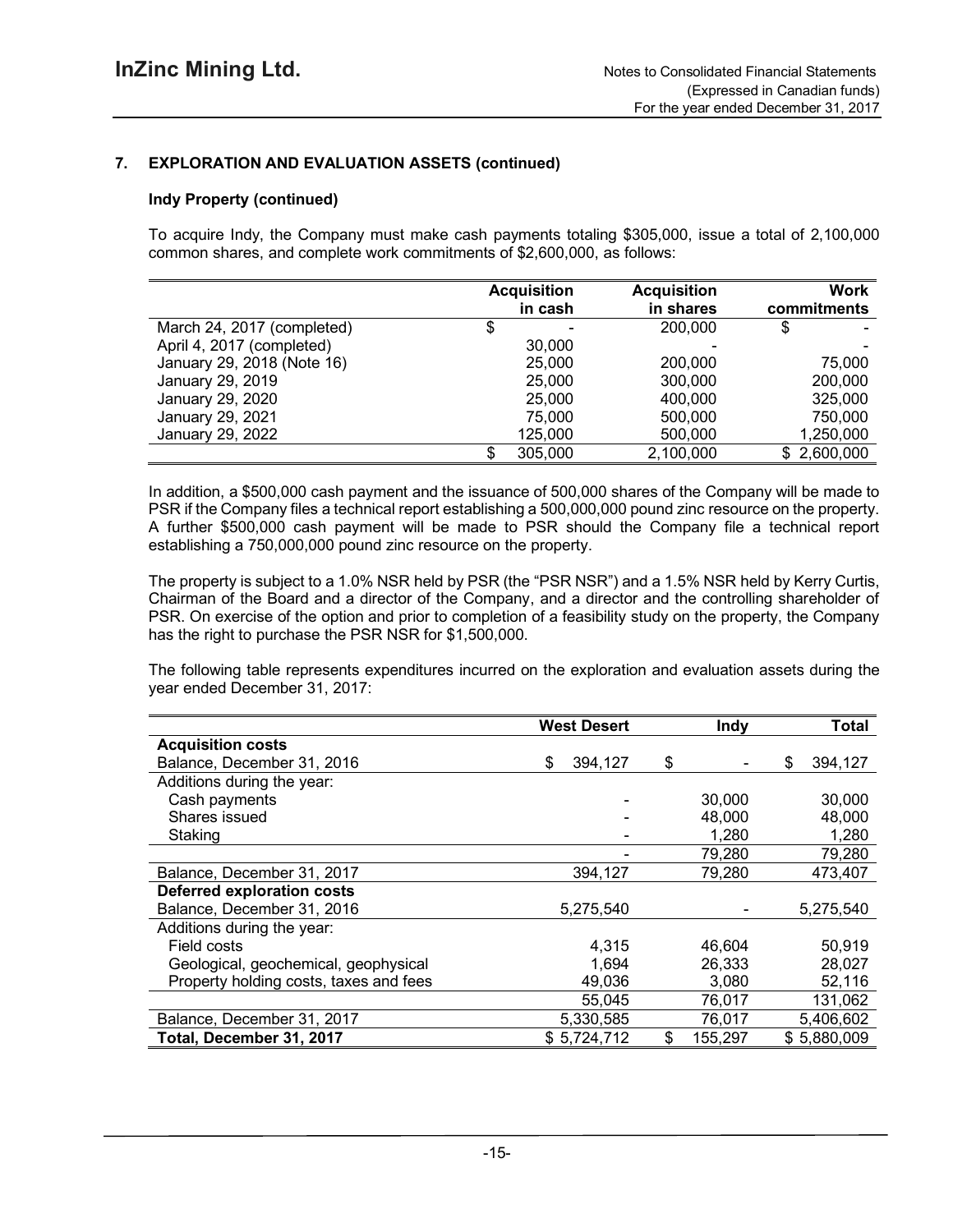## **7. EXPLORATION AND EVALUATION ASSETS (continued)**

The following table represents expenditures incurred on the exploration and evaluation assets during the year ended December 31, 2016:

|                                        | <b>West Desert</b> |
|----------------------------------------|--------------------|
| <b>Acquisition costs</b>               |                    |
| Balance, December 31, 2016 and 2015    | 394,127<br>S       |
| <b>Deferred exploration costs</b>      |                    |
| Balance, December 31, 2015             | 5,222,078          |
| Additions during the year:             |                    |
| Field costs                            | 3,548              |
| Property holding costs, taxes and fees | 49,914             |
|                                        | 53,462             |
| Balance, December 31, 2016             | 5,275,540          |
| Total, December 31, 2016               | \$5,669,667        |

#### **Reclamation deposit**

The Company has reclamation bonds of \$119,048 (2016 - \$127,360) to cover potential disturbances on the West Desert property.

#### **8. ACCOUNTS PAYABLE AND ACCRUED LIABILITIES**

Accounts payable and accrued liabilities were comprised of the following:

|                        | December 31, 2017 | <b>December 31, 2016</b> |
|------------------------|-------------------|--------------------------|
| Trade payables         | 131.762           | 43.055                   |
| Accrued liabilities    | 20,000            | $\overline{\phantom{0}}$ |
| Due to related parties | 35.316            | 6.372                    |
| Total                  | 187.078           | 49.427                   |

#### **9. SHARE CAPITAL AND RESERVES**

#### **Common shares**

The Company has authorized share capital of unlimited common shares without par value.

During the year ended December 31, 2017, the Company issued:

- i. 34,980,000 units at a price of \$0.10 per unit by way of a private placement for total proceeds of \$3,498,000. Each unit was comprised of one common share and one-half of one share purchase warrant, which will entitle the holder of each whole warrant to acquire an additional common share of the Company at a price of \$0.15 per common share, for a period of 24 months from the date of issue. The Company paid a total of \$256,351 in cash for finders' and legal fees and issued 1,825,600 warrants, valued at \$153,241. The agents' warrants have the same terms as the warrants issued in the private placement;
- ii. 200,000 common shares, valued at \$48,000, pursuant to the Indy option agreement (Note 7); and
- iii. 850,000 common shares, for proceeds of \$85,000, pursuant to the exercise of stock options.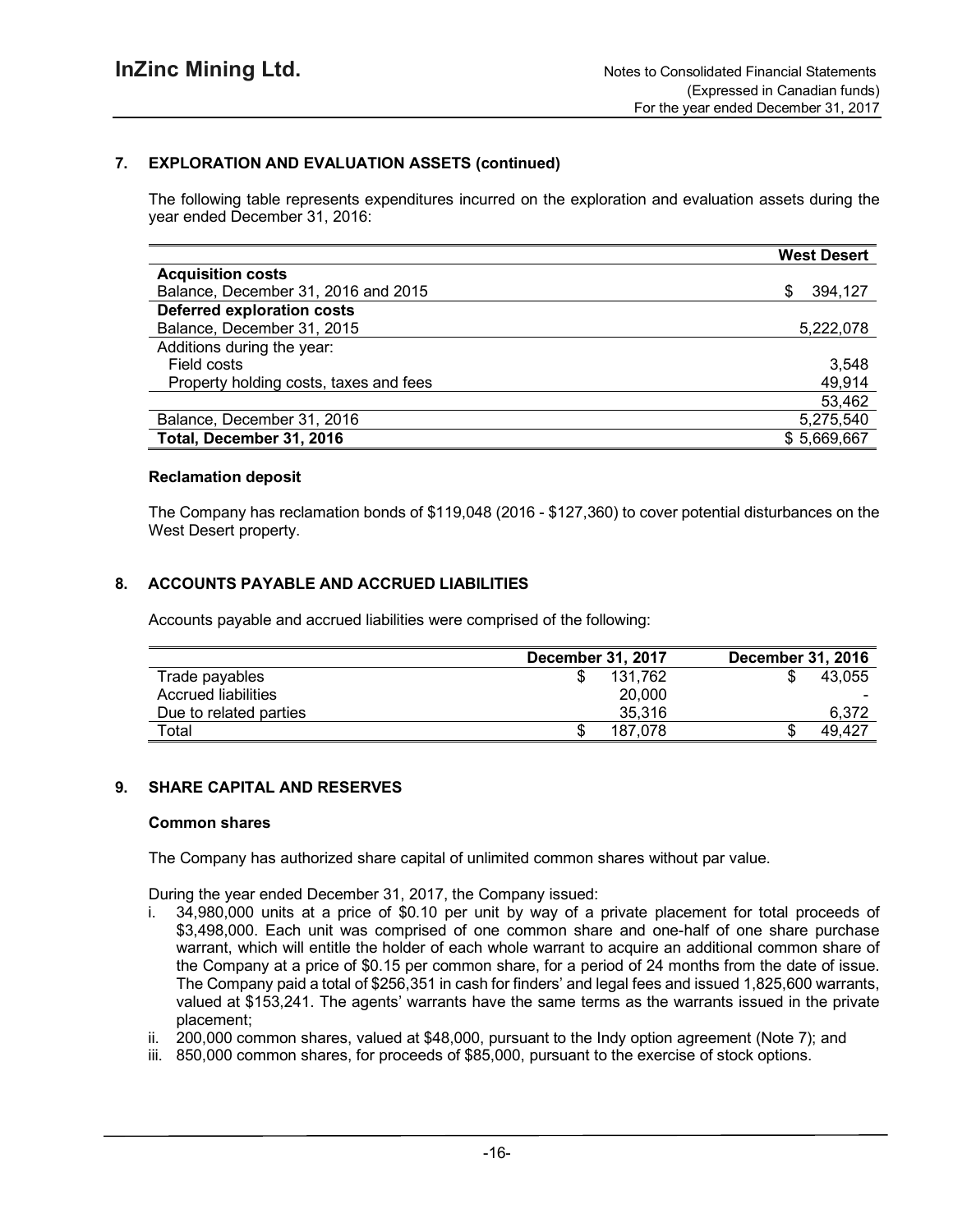## **9. SHARE CAPITAL AND RESERVES (continued)**

#### **Stock options**

The Company grants stock options to employees and consultants as compensation for services, pursuant to its incentive Share Option Plan (the "Plan"). Options issued must have an exercise price greater than or equal to the "Discounted Market Price" of the Company's stock on the grant date. Options have a maximum expiry period of up to five years from the grant date and vest at such time as may be determined by the Board of Directors at the date of the grant. Options granted to consultants performing investor relations activities shall vest in stages over a 12-month period with a maximum of one-quarter of the options vesting in any three-month period. The number of options that may be issued under the Plan is limited to no more than 10% of the Company's issued and outstanding shares on the grant date.

During the year ended December 31, 2017, the Company granted 3,780,000 incentive stock options to directors, officers, and consultants, with various vesting provisions. During the year ended December 31, 2017, the Company expensed \$270,774 (2016 - \$205,520), which was recorded in share-based compensation.

The weighted average fair value of stock options granted during the year ended December 31, 2017 was \$0.097 (2016 - \$0.077) per option.

The fair value of stock options granted was estimated using the Black-Scholes option pricing model with weighted average assumptions as follows:

|                            | Year ended 2017 | Year ended 2016 |
|----------------------------|-----------------|-----------------|
| Risk free interest rate    | 1.33%           | 0.72%           |
| Expected life (years)      | 3.5             |                 |
| <b>Expected volatility</b> | 124%            | 120%            |
| Dividend yield             | -               |                 |

Option transactions are summarized as follows:

|                             | <b>Number of Options</b> | <b>Exercise Price (\$)</b> |
|-----------------------------|--------------------------|----------------------------|
| Balance - December 31, 2015 | 2,650,000                | $0.100^{(1)}$              |
| Granted during the year     | 3,150,000                | 0.093(1)                   |
| Exercised during the year   | (450,000)                | 0.100                      |
| Balance - December 31, 2016 | 5,350,000                | 0.096(1)                   |
| Granted during the year     | 3,780,000                | $0.129^{(1)}$              |
| Exercised during the year   | (850,000)                | 0.100                      |
| Expired during the year     | (1,350,000)              | 0.100                      |
| Balance - December 31, 2017 | 6,930,000                | $0.113^{(1)}$              |
| Exercisable                 | 5,390,000                | $0.109^{(1)}$              |
|                             |                          |                            |

(1) weighted average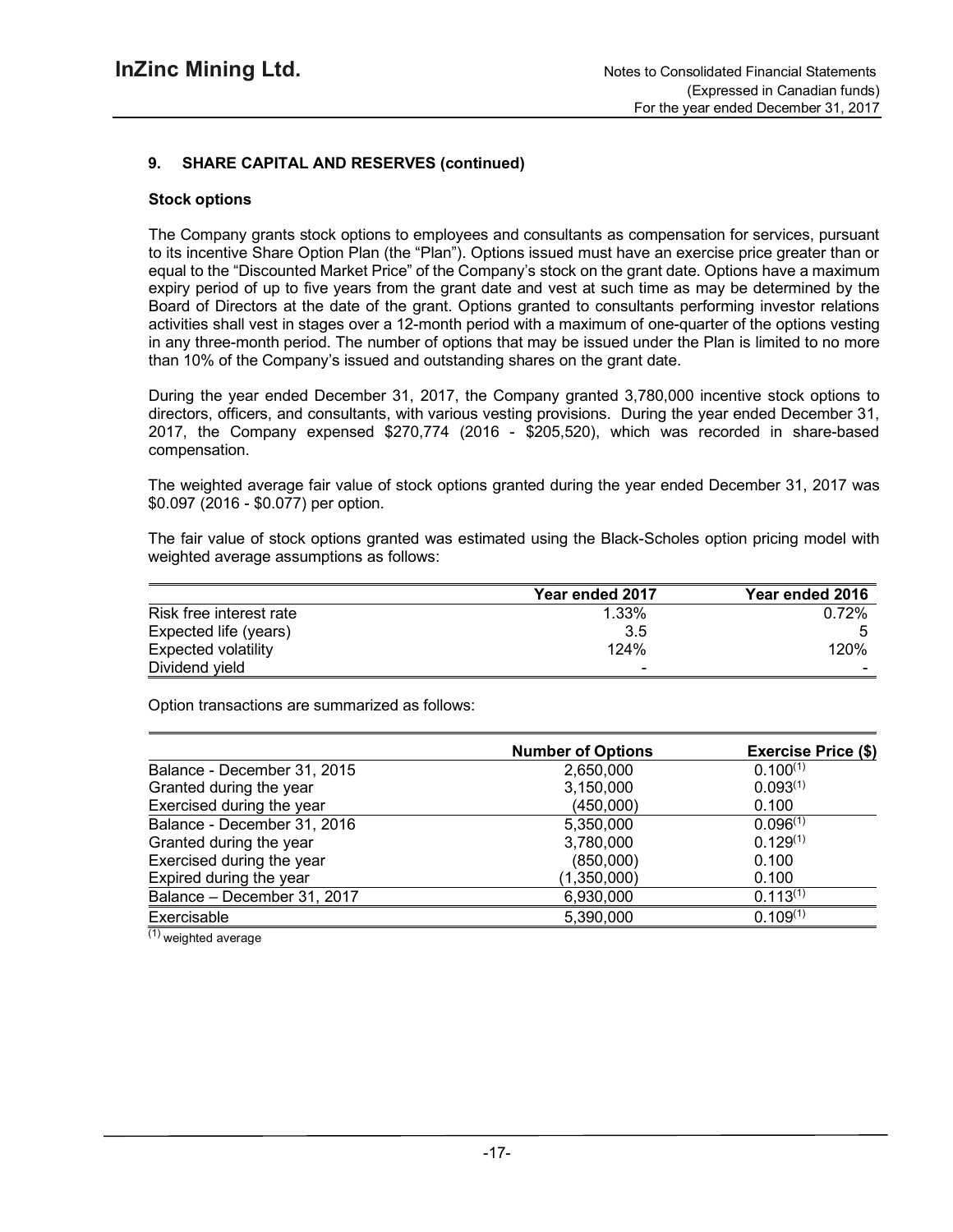## **9. SHARE CAPITAL AND RESERVES (continued)**

#### **Stock options (continued)**

Options outstanding as at December 31, 2017 are as follows:

| <b>Number of Options</b> | Exercise Price (\$) | <b>Expiry Date</b> | <b>Contractual life</b><br>remaining (years) |
|--------------------------|---------------------|--------------------|----------------------------------------------|
| 1,500,000                | 0.135               | May 31, 2020       | 2.42                                         |
| 1,300,000                | 0.13                | December 20, 2020  | 2.97                                         |
| 2,650,000                | 0.09                | May 31, 2021       | 3.42                                         |
| 500,000                  | 0.11                | June 21, 2021      | 3.47                                         |
| 980,000                  | 0.12                | October 11, 2022   | 4.78                                         |
| 6,930,000                |                     |                    | $3.31^{(1)}$                                 |

 $\sqrt{(1)}$  weighted average

#### **Warrants**

The fair value of finders' warrants issued was estimated using the Black-Scholes option pricing model with weighted average assumptions as follows:

|                            | Year ended 2017          | Year ended 2016          |
|----------------------------|--------------------------|--------------------------|
| Risk free interest rate    | 1.58%                    |                          |
| Expected life (years)      |                          |                          |
| <b>Expected volatility</b> | 118%                     |                          |
| Dividend yield             | $\overline{\phantom{0}}$ | $\overline{\phantom{a}}$ |

Warrant transactions are summarized as follows:

| <b>Number of Warrants</b> | Exercise Price (\$) |
|---------------------------|---------------------|
| 4,866,819                 | $0.30^{(1)}$        |
| (353, 119)                | $0.30^{(1)}$        |
| 4,513,700                 | $0.30^{(1)}$        |
| 19,315,600                | 0.15                |
| (4,513,700)               | $0.30^{(1)}$        |
| 19,315,600                | 0.15                |
|                           |                     |

 $(1)$  weighted average

Warrants outstanding as at December 31, 2017 are as follows:

| <b>Number of Warrants</b> | <b>Exercise Price (\$)</b> | <b>Expiry Date</b> | <b>Contractual life</b><br>remaining (years) |
|---------------------------|----------------------------|--------------------|----------------------------------------------|
| 17.177.100                | 0.15                       | December 14, 2019  | 1.95                                         |
| 2.138.500                 | 0.15                       | December 20, 2019  | 1.97                                         |
| 19,315,600                |                            |                    | $1.96^{(1)}$                                 |
|                           |                            |                    |                                              |

 $(1)$  weighted average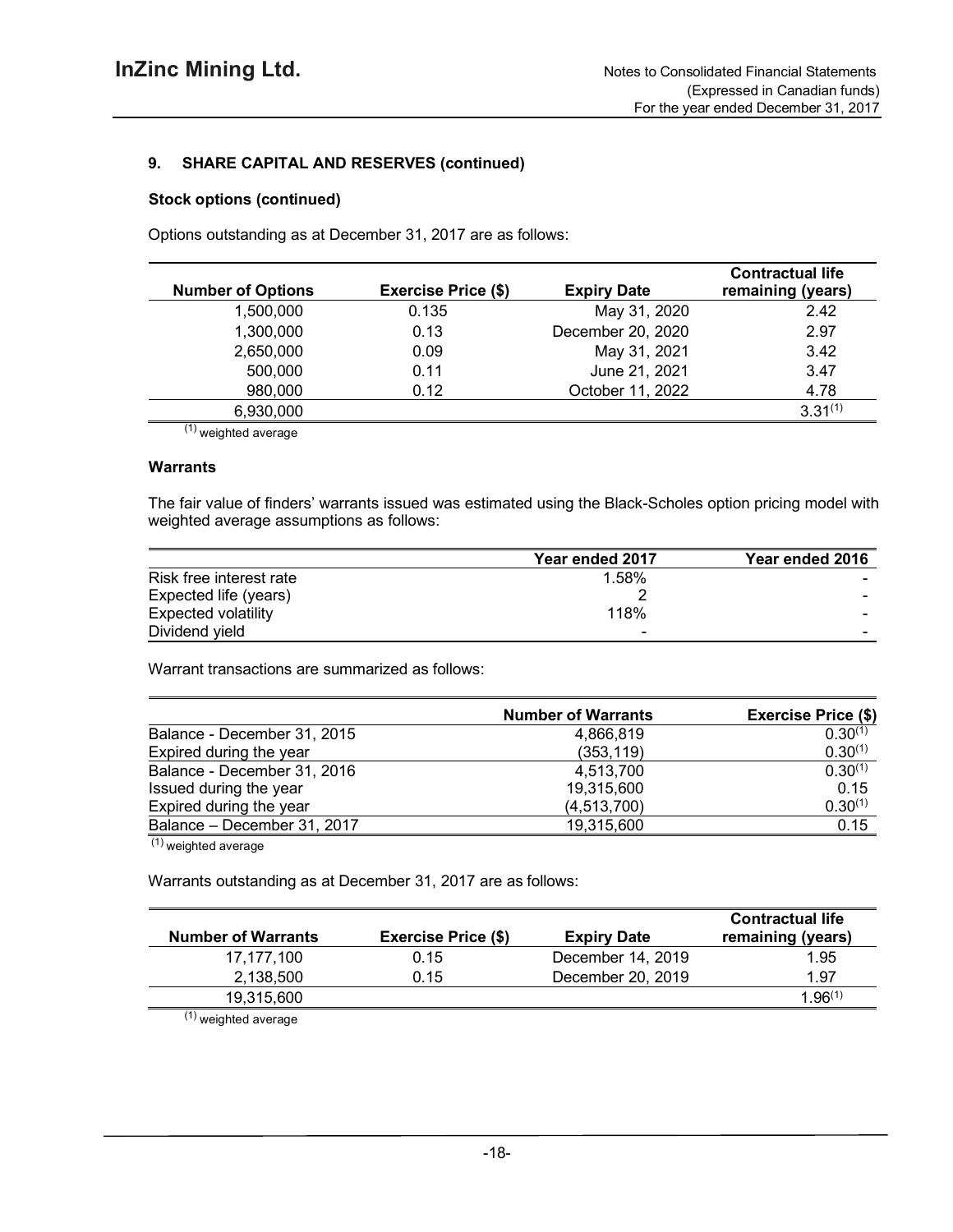## **10. RELATED PARTY TRANSACTIONS**

The Company entered into the following transactions with related parties during the year ended December 31, 2017:

#### **Summary of key management personnel compensation**

The Company defines key management personnel as its directors and officers.

|                                      |      | For the year ended December 31, |   |         |  |
|--------------------------------------|------|---------------------------------|---|---------|--|
|                                      | 2017 |                                 |   | 2016    |  |
| Short-term benefits paid or accrued: |      |                                 |   |         |  |
| Management fees                      | \$   |                                 | S | 37,227  |  |
| Office and miscellaneous             |      | 36,000                          |   | 21,000  |  |
| Professional fees                    |      | 32,000                          |   | 24,813  |  |
| Share-based compensation             |      | 232,900                         |   | 184,964 |  |
|                                      |      | 300,900                         |   | 268,004 |  |

Included in rent is \$9,000 (2016 - \$4,500) paid or accrued to a company related by the CFO and \$Nil (2016 - \$12,000) paid or accrued at cost to a company related by a common ex-director.

Included in accounts payable and accrued liabilities are amounts owing to related parties of \$35,316 (2016 - \$6,372).

## **11. SUPPLEMENTAL DISCLOSURE WITH RESPECT TO CASH FLOWS**

For the year ended December 31, 2017, the Company's significant non-cash transactions consisted of:

- i. shares issued for acquisition of exploration and evaluation assets of \$48,000;
- ii. change in fair market value of marketable securities of \$209;
- iii. allocation of reserves on exercise of options of \$68,000;
- iv. allocation of expired options from reserves to deficit of \$108,000;
- v. fair value of warrants issued as finders' fee of \$153,241;
- vi. exploration and evaluation assets recorded in accounts payable and accrued liabilities of \$8,438; and vii. share issue costs recorded in accounts payable and accrued liabilities of \$92,906.

For the year ended December 31, 2016, the Company's significant non-cash transactions consisted of:

- i. change in fair market value of marketable securities of \$917;
- ii. allocation of reserves on exercise of options of \$36;000 and
- iii. allocation of expired warrants from reserves to share capital of \$24,407.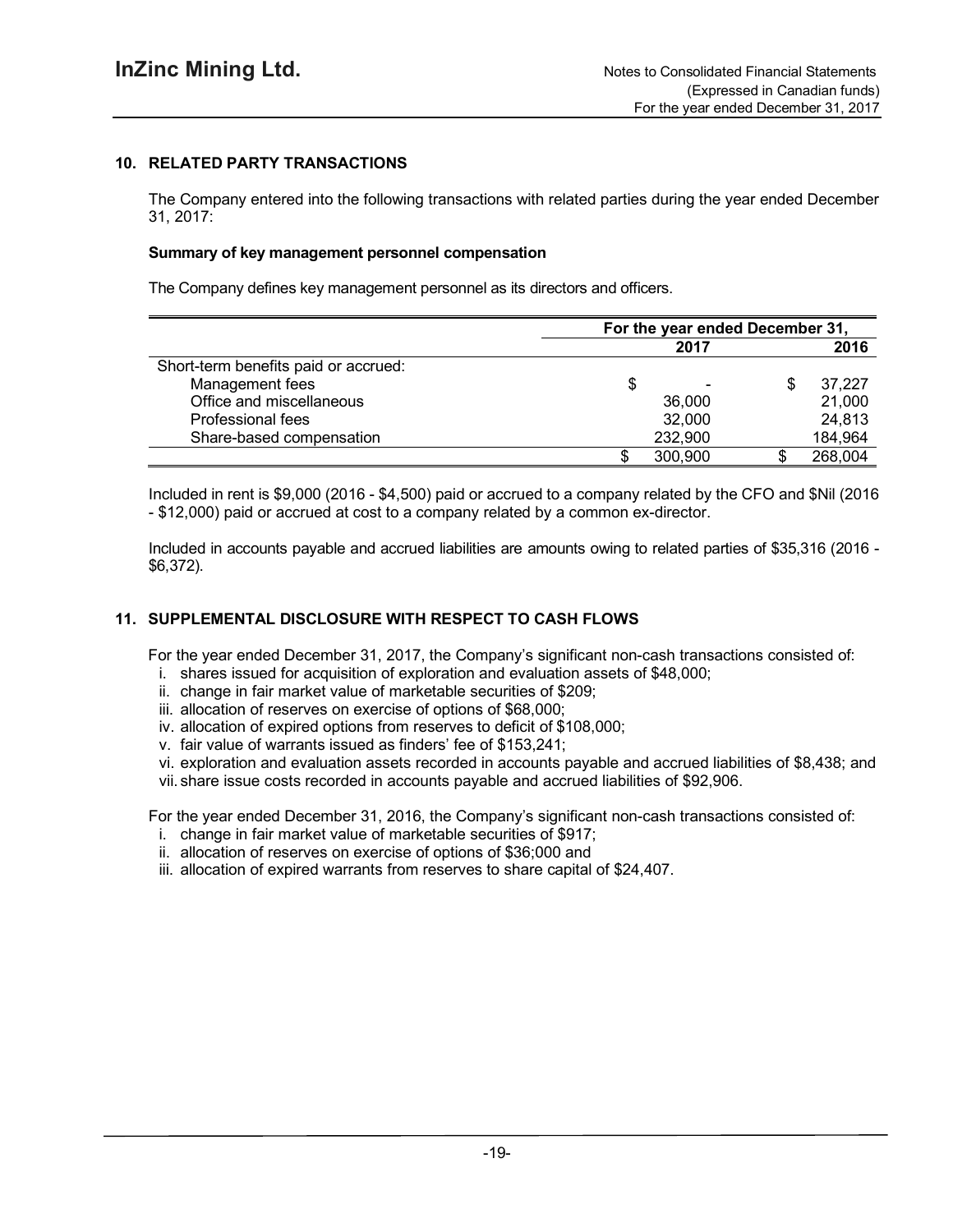## **12. SEGMENTED INFORMATION**

The Company operates in one industry segment being the acquisition and exploration of mineral exploration and evaluation assets. The total assets attributable to the geographical locations relate primarily to exploration and evaluation assets and are all located as follows:

|                                                               | <b>United States</b> |   | Canada  | Total     |
|---------------------------------------------------------------|----------------------|---|---------|-----------|
| <b>December 31, 2016</b><br>Exploration and evaluation assets | 5.669.667            | S |         | 5,669,667 |
| <b>December 31, 2017</b><br>Exploration and evaluation assets | 5,724,712            |   | 155.297 | 5,880,009 |

#### **13. FINANCIAL INSTRUMENTS AND RISK MANAGEMENT**

Financial instruments measured at fair value are classified into one of three levels in the fair value hierarchy according to the relative reliability of the inputs used to estimate the fair values. The three levels of the fair value hierarchy are:

- Level 1 Unadjusted quoted prices in active markets for identical assets or liabilities;
- Level 2 Inputs other than quoted prices that are observable for the asset or liability either directly or indirectly; and
- Level 3 Inputs that are not based on observable market data.

Cash and marketable securities are measured at fair value using level 1 inputs. The value of receivables, reclamation deposit, and accounts payable and accrued liabilities approximates their carrying values.

The Company is exposed to a variety of financial risks by virtue of its activities including currency, credit, interest rate, liquidity and price risk.

#### *Credit risk*

The Company is exposed to industry credit risks arising from its cash holdings and receivables. The Company manages credit risk by placing cash with major Canadian financial institutions. The Company's receivables are due from the Federal Government of Canada. Management believes that credit risk related to these amounts is nominal.

#### *Liquidity risk*

Liquidity risk is the risk that the Company will not have sufficient funds to meet its financial obligations when they are due. To manage liquidity risk, the Company reviews additional sources of capital and financing to continue its operations and discharge its commitments as they become due.

#### *Interest rate risk*

Interest rate risk is the risk that the fair value of future cash flows of a financial instrument will fluctuate because of changes in market interest rates. The Company is not exposed to interest rate risk as it does not have any significant financial instruments with interest rates, with the exception of cash. Interest earned on cash is based on prevailing bank account interest rates, which may fluctuate. A 1% change in interest rates would result in a nominal difference for the year ended December 31, 2017.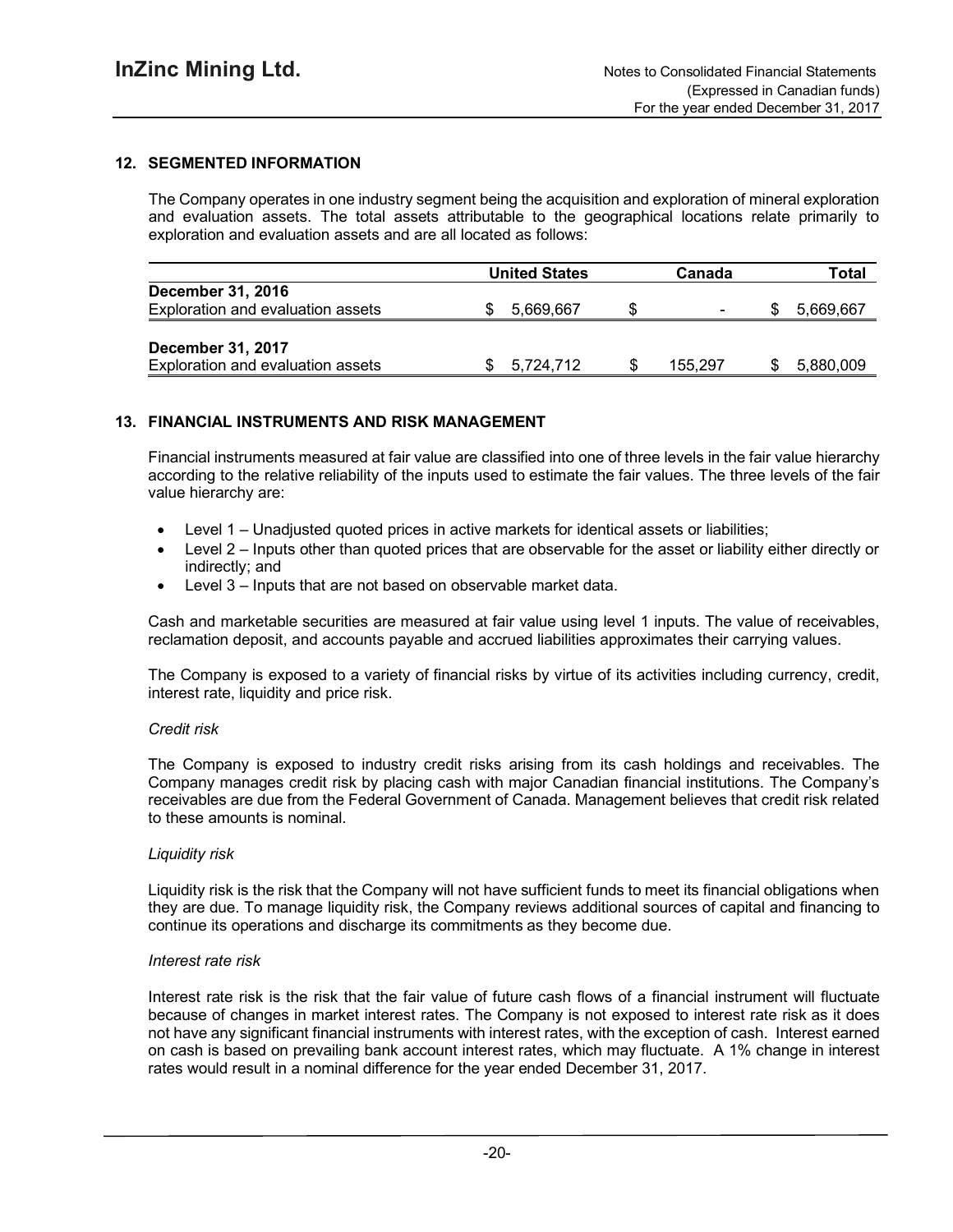### **13. FINANCIAL INSTRUMENTS AND RISK MANAGEMENT (continued)**

#### *Foreign currency risk*

The Company is exposed to foreign currency risk on fluctuations related to cash and accounts payables and accrued liabilities that are denominated in United States Dollars. However, management believes the risk is not currently significant.

#### *Price risk*

The Company has limited exposure to price risk with respect to commodity and equity prices. Equity price risk is defined as the potential adverse impact on the Company's earnings due to movements in individual equity prices or general movements in the level of the stock market. Commodity price risk is defined as the potential adverse impact on earnings and economic value due to commodity price movements and volatilities.

#### **14. CAPITAL MANAGEMENT**

The Company manages its capital structure and makes adjustments to it, based on the funds available to the Company, in order to support the acquisition and exploration of exploration and evaluation assets. The Board of Directors does not establish quantitative return on capital criteria for management, but rather relies on the expertise of the Company's management to sustain future development of the business. The Company defines capital that it manages as share capital, options and warrants.

The properties in which the Company currently has an interest are in the exploration stage; as such the Company has historically relied on the equity markets to fund its activities.

The Company will continue to assess new properties and seek to acquire an interest in additional properties if it feels there is sufficient geologic or economic potential and if it has adequate financial resources to do so.

Management reviews its capital management approach on an ongoing basis and believes that this approach, given the relative size of the Company, is reasonable. The Company is not subject to externally imposed capital restrictions.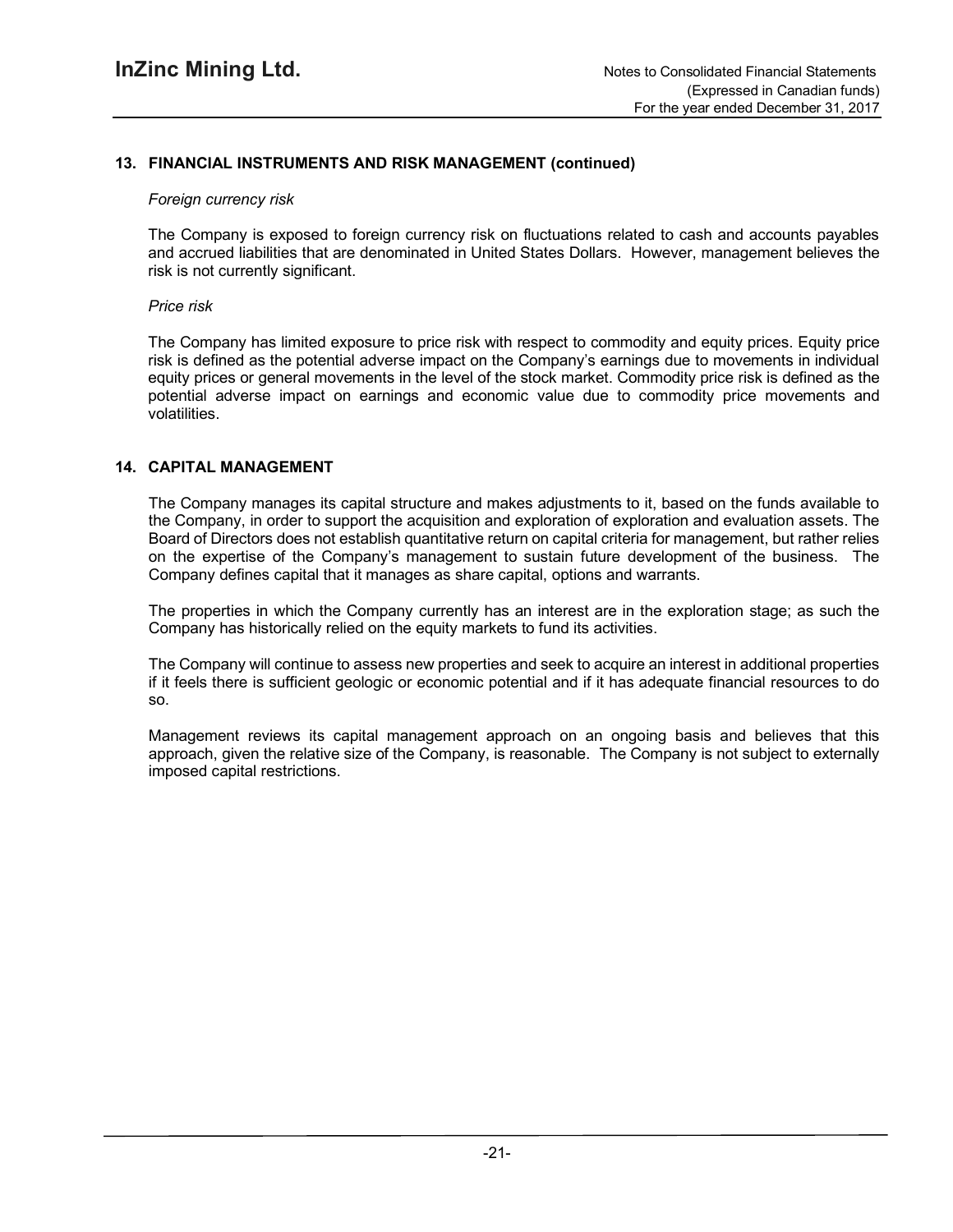## **15. INCOME TAXES**

A reconciliation of income taxes at statutory rates is as follows:

| For the year ended December 31,                                             | 2017               |    | 2016      |
|-----------------------------------------------------------------------------|--------------------|----|-----------|
| Loss for the year before income tax                                         | \$<br>(600, 585)   | S. | (495,357) |
| Expected income tax recovery                                                | (156,000)          |    | (129,000) |
| Change in statutory and foreign taxes, foreign exchange<br>rates, and other | 798,000            |    | 107,000   |
| Permanent differences<br>Share issue cost                                   | 73,000<br>(67,000) |    | 73,000    |
| Adjustment to prior year provision vs tax authority<br>assessment           |                    |    | 1,000     |
| Change in unrecognized deductible temporary differences                     | (648,000)          |    | (52,000)  |
| Total income tax (recovery)                                                 | \$                 | \$ |           |

In September 2017, the British Columbia Government proposed changes to the general corporate income tax rate to increase the rate from 11% to 12% effective January 1, 2018 and onwards. This change in tax rate was substantively enacted on October 26, 2017. The relevant deferred tax balances have been remeasured to reflect the increase in the Company's combined Federal and Provincial general corporate income tax rate from 26% to 27%.

The significant components of the Company's deferred tax assets that have not been included on the consolidated statement of financial position are as follows:

|                                                |    | 2017                     |     | 2016        |
|------------------------------------------------|----|--------------------------|-----|-------------|
| Deferred tax assets:                           |    |                          |     |             |
| Exploration and evaluation assets              | S  | 1,438,000                | \$. | 2,274,000   |
| Property and equipment                         |    | 30,000                   |     | 29,000      |
| Share issue costs                              |    | 61,000                   |     | 11,000      |
| Non-capital losses available for future period |    | 1,174,000                |     | 1,037,000   |
|                                                |    | 2,703,000                |     | 3,351,000   |
| Unrecognized deferred tax assets               |    | (2,703,000)              |     | (3,351,000) |
|                                                | S. | $\overline{\phantom{0}}$ |     |             |

Tax attributes are subject to review and potential adjustment by tax authorities.

The Company has non-capital losses of approximately \$4,352,000 available to offset against taxable income in future years, which if unutilized will expire through 2037 and share issue costs of approximately \$225,000 available to offset against taxable income in future years, which if unutilized will expire through 2021. Subject to certain restrictions, the Company also has resource exploration expenditures of approximately \$5,638,000 available to offset taxable income in future years. Deferred tax benefits that may arise as a result of these losses, resource deductions and other tax assets have not been recognized in these financial statements due to a lack of probability of their realization.